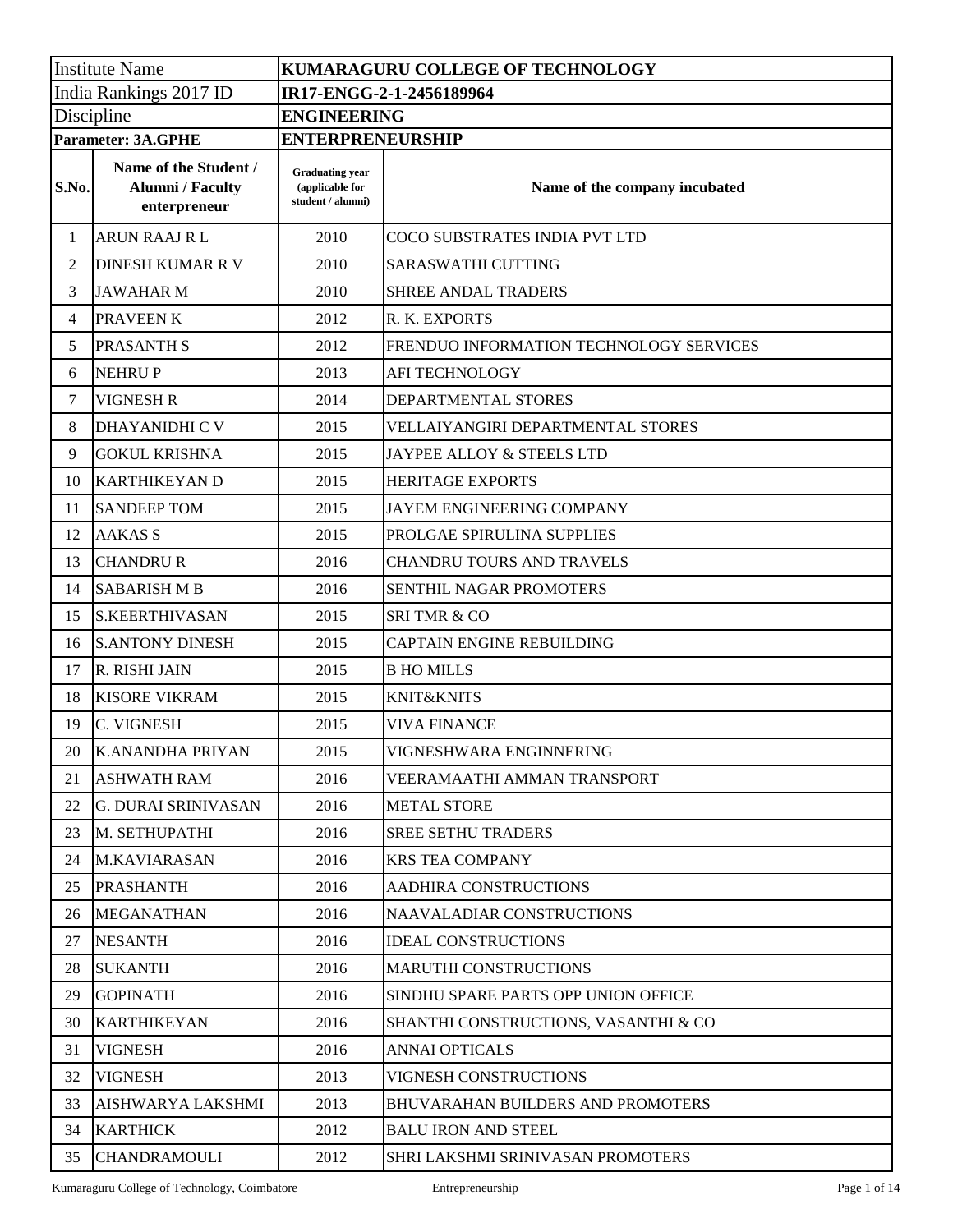| S.No. | Name of the Student /<br><b>Alumni</b> / Faculty<br>enterpreneur | <b>Graduating year</b><br>(applicable for<br>student / alumni) | Name of the company incubated         |
|-------|------------------------------------------------------------------|----------------------------------------------------------------|---------------------------------------|
| 36    | <b>ABIMANYU</b>                                                  | 2011                                                           | <b>ABI BRICKS</b>                     |
| 37    | <b>SIVA KUMAR</b>                                                | 2011                                                           | <b>SL BUILDERS</b>                    |
| 38    | THIRUNANA SAMBATHA                                               | 2011                                                           | SENTHIL CONSTRUCTIONS                 |
| 39    | <b>DINESH</b>                                                    | 2010                                                           | SHRI KARUNAMBIKA CONSTRUCTIONS        |
| 40    | <b>AAREEF</b>                                                    | 2010                                                           | <b>SUPREME DESIGNERS</b>              |
| 41    | <b>ARUN</b>                                                      | 2010                                                           | <b>ARLAN CONSTRUCTIONS</b>            |
| 42    | <b>RAJ KUMAR</b>                                                 | 2009                                                           | <b>BRICKS AND BLOCKS</b>              |
| 43    | <b>JAGADESH</b>                                                  | 2009                                                           | <b>AARAH CONSTRUCTIONS</b>            |
| 44    | <b>ABDUL</b>                                                     | 2009                                                           | AAA CONSULTANCY                       |
| 45    | <b>IMMANUEL RAJAGOPAL</b>                                        | 2008                                                           | <b>IMMAN CONSTRUCIONS</b>             |
| 46    | <b>MAAHESH</b>                                                   | 2008                                                           | <b>SREE KRISHNA FLOORS AND PAVERS</b> |
| 47    | <b>RANJITH KUMAR</b>                                             | 2008                                                           | <b>AVR ASSOCIATES</b>                 |
| 48    | <b>SIVA SANKAR</b>                                               | 2008                                                           | <b>VETRI CONSTRUCTIONS</b>            |
| 49    | <b>SUBRAMANIAN</b>                                               | 2008                                                           | <b>SUBU CONSTRUCTIONS</b>             |
| 50    | <b>RAMAKRISHNAN</b>                                              | 2008                                                           | <b>KRISHNA CONSTRUCTIONS</b>          |
| 51    | <b>MANOJ KRISHNA KUMAF</b>                                       | 2006                                                           | <b>CORAL CREST BUILDERS</b>           |
| 52    | <b>VISHWANATH</b>                                                | 2012                                                           | VISHWA SURVEY WORKS                   |
| 53    | <b>NAVEENA S</b>                                                 | 2016                                                           | SRI GEETHAM ENTERPRISES               |
| 54    | <b>KIRTHICKA G</b>                                               | 2016                                                           | <b>LORRY TRANSPORTS,</b>              |
| 55    | VARUNKUMAR A                                                     | 2016                                                           | <b>VARUN KUMAR STORES</b>             |
| 56    | <b>SHAHANAS PARVEEN I</b>                                        | 2016                                                           | DASTHAKEER SHAHEEB WASTE PAPER STORE  |
| 57    | <b>TARAINE.M</b>                                                 | 2016                                                           | <b>SRI ABINAYA &amp; CO</b>           |
| 58    | <b>SUNDRA MEENAKSHI.G</b>                                        | 2016                                                           | <b>RHR HOTEL</b>                      |
| 59.   | RAGAVENDRAN K.P                                                  | 2016                                                           | SRI VELUMANI JEWELLWERS               |
| 60    | SHIVARANJANI.E                                                   | 2016                                                           | <b>MAHARAJA RICE MILL</b>             |
| 61    | SARANRAJ.A                                                       | 2016                                                           | <b>BALU SARAN TEXTILES</b>            |
| 62    | SHUNMUGAPRIYA.T                                                  | 2016                                                           | VASANTHAM PROMOTERS                   |
| 63    | <b>AAKASHT</b>                                                   | 2016                                                           | NAVLES TECH,                          |
| 64    | <b>NANDHAKUMAR S</b>                                             | 2016                                                           | VALVOM VALARVOM AGENCIES              |
| 65    | <b>DINESH KUMAR M</b>                                            | 2016                                                           | <b>VEGETABLE BUSINESS</b>             |
| 66    | <b>GOWTHAM P</b>                                                 | 2016                                                           | AMAR FINANCE CORPORATION              |
| 67    | <b>ANNAMALIA</b>                                                 | 2016                                                           | <b>JEWELLERY FINANCE</b>              |
| 68    | <b>GOPIKA HARINI S</b>                                           | 2016                                                           | SRI KRISHNA AGRO TRADERS              |
| 69    | <b>ARVINDH BALAJI R</b>                                          | 2016                                                           | <b>RCGA INTERNATIONAL</b>             |
| 70    | <b>BALACHANDARK</b>                                              | 2016                                                           | <b>AJANTHA TEXTILE</b>                |
| 71    | <b>CHAKKRAVARTHI P R</b>                                         | 2016                                                           | <b>CHAKRA VTL PUMPS</b>               |
| 72    | <b>FAIZAL ISAAN A</b>                                            | 2016                                                           | <b>S A VEGETABLES</b>                 |
| 73    | <b>GOWTHAM S</b>                                                 | 2016                                                           | SRINIVASA METALS,                     |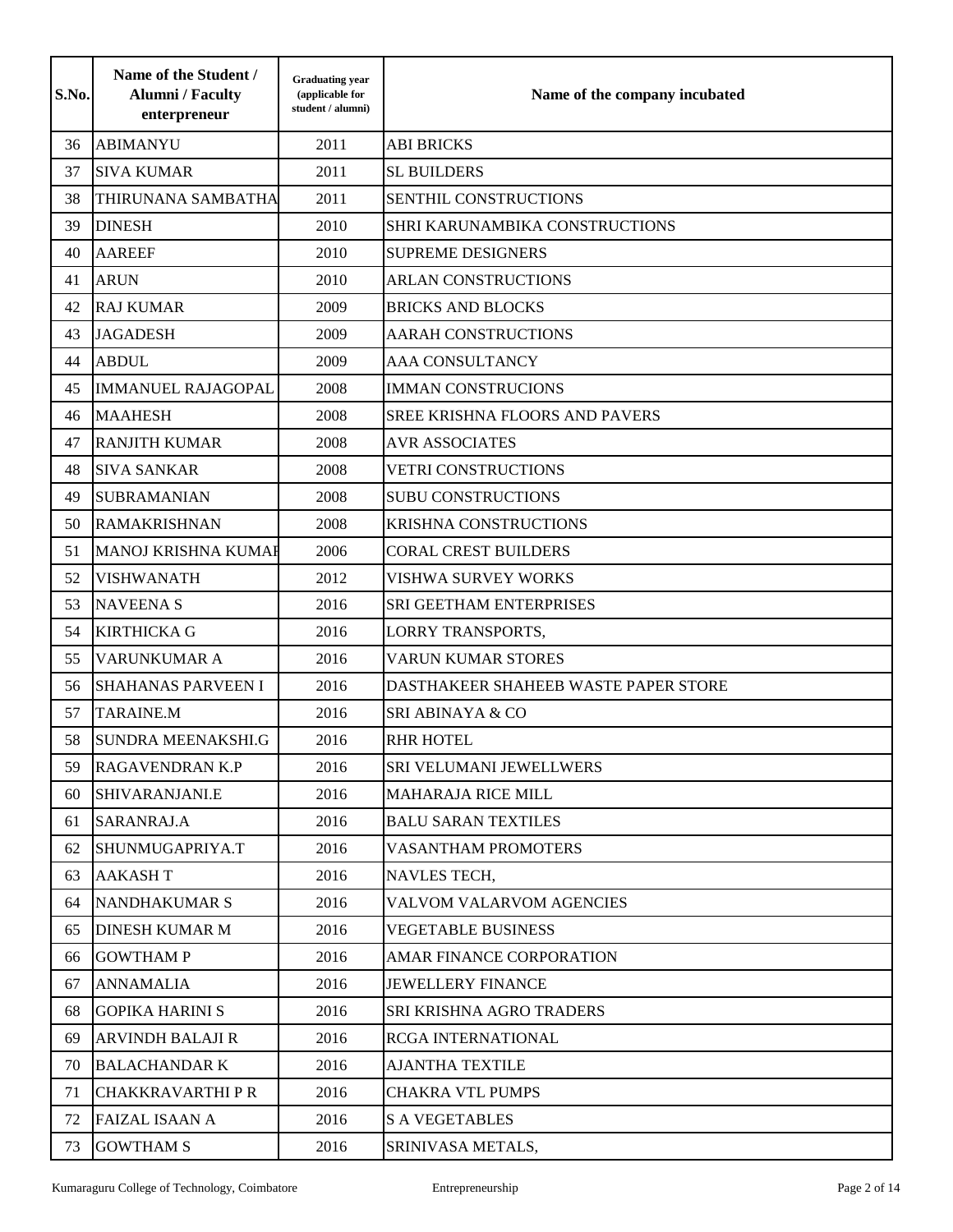| S.No. | Name of the Student /<br><b>Alumni</b> / Faculty<br>enterpreneur | <b>Graduating year</b><br>(applicable for<br>student / alumni) | Name of the company incubated                  |
|-------|------------------------------------------------------------------|----------------------------------------------------------------|------------------------------------------------|
| 74    | <b>HARI PRIYA A</b>                                              | 2016                                                           | <b>COTTON COMMISSION AGENT</b>                 |
| 75    | <b>KARTHIKEYAN B</b>                                             | 2016                                                           | MANGIARKARASI SCHOOL OF COMMERCE               |
| 76    | <b>KRISHNA PRIYA E</b>                                           | 2016                                                           | <b>KRISHNA HOLLOW BLOCKS</b>                   |
| 77    | <b>MADHU VENKATESH</b>                                           | 2016                                                           | 34, SURYA GARDEN,                              |
| 78    | <b>MANJUP</b>                                                    | 2016                                                           | <b>KPS FINANCE</b>                             |
| 79    | MURALIDHARAN G                                                   | 2016                                                           | <b>SV ASSOCIATES</b>                           |
| 80    | <b>NARMADA R</b>                                                 | 2016                                                           | <b>NARMADA ENTERPRISES</b>                     |
| 81    | <b>NAVAYUGA</b>                                                  | 2016                                                           | <b>HARDWARES</b>                               |
| 82    | PRAVEEN KUMAR                                                    | 2016                                                           | <b>LORRY FINANCE</b>                           |
| 83    | <b>S.RAJESH</b>                                                  | 2016                                                           | HOUSEHOLD INSTALMENT                           |
| 84    | <b>T.SHRINANDHINI</b>                                            | 2016                                                           | POULTRY,                                       |
| 85    | <b>UMESH.B</b>                                                   | 2016                                                           | <b>CORDOMOM BUSINESS</b>                       |
| 86    | VASUDEVAN.B.V                                                    | 2016                                                           | <b>TEXTILE BUSINESS</b>                        |
| 87    | VIDHYASREE.R                                                     | 2016                                                           | <b>IRON SCRAP BUSINESS</b>                     |
| 88    | <b>DINESH S</b>                                                  | 2011                                                           | TONER INTERIORS AND DESIGNS                    |
| 89    | <b>ARVINDH S</b>                                                 | 2012                                                           | <b>HIREHAPPI</b>                               |
| 90    | <b>GAUTAM M</b>                                                  | 2012                                                           | <b>STAYHAPPI</b>                               |
| 91    | MANOJ VISHNU KANTH I                                             | 2011                                                           | <b>TVS MAIN DEALER</b>                         |
| 92    | <b>DINESH MADHANVEL S</b>                                        | 2013                                                           | <b>JEWELLERY SHOP</b>                          |
| 93    | <b>NIVEDHAN</b>                                                  | 2013                                                           | STELLAR STATION INCORP GARMENT TEXTILE COMPANY |
| 94    | <b>PRAVIN RANJITH D</b>                                          | 2012                                                           | <b>TEXTILE BUSINESS</b>                        |
| 95    | <b>MOHANAVEL T</b>                                               | 2013                                                           | <b>KKA TRANSPORT</b>                           |
| 96    | <b>ASHOK KUMAR V K</b>                                           | 2015                                                           | ARASAN SAPTHAGIRI FINANACE                     |
| 97    | <b>VIGNESHWARKS</b>                                              | 2015                                                           | <b>SST TRANSPORT</b>                           |
| 98    | <b>KAUSHICK KK</b>                                               | 2015                                                           | COIMBATORE NET COMMUNICATION                   |
| 99    | <b>PRASANTH G</b>                                                | 2013                                                           | VIDTHYA VIKAS HIGHER SECONDARY SCHOOL          |
| 100   | <b>ASHWIN KRISHNAMOOR</b>                                        | 2013                                                           | I2 SOFTWARE TECH SOLUTIONS PRIVATE LIMITED.    |
| 101   | NIRESH GUNASEKARAN                                               | 2005                                                           | <b>HOPE FACTORY</b>                            |
| 102   | <b>HAARISH J</b>                                                 | 2010                                                           | <b>BJ ELECTRONICS PVT. LTD</b>                 |
| 103   | <b>PRANAV KRISHNA</b>                                            | 2014                                                           | I2 SOFTWARE TECH SOLUTIONS PRIVATE LIMITED.    |
|       | 104 KARTHIK V N                                                  | 2000                                                           | HITECCAARTONS INDIA PVT. LTD.                  |
|       | 105 N.D. PRABHU                                                  | 2000                                                           | <b>SIX PHRASE</b>                              |
|       | 106 SRINIVASAN SAMPATH                                           | 1997                                                           | EMTARANG TECHNOLOGY LABS PVT. LTD              |
| 107   | <b>BHARANI KUMAR C</b>                                           | 2001                                                           | JAYACHANDRAN INDUSTRIES (P) LTD                |
| 108   | <b>T.DEEPAK KUMAR</b>                                            | 2011                                                           | <b>JK TRADING COMPANY</b>                      |
| 109   | <b>K V PRAVEEN</b>                                               | 2011                                                           | <b>STYLE FREAKZ</b>                            |
|       | 110 T P VIMALINIYAN                                              | 2006                                                           | <b>SELF EMPLOYED</b>                           |
| 111   | <b>DENESHBABU G</b>                                              | 2008                                                           | ORGANIC FARMING                                |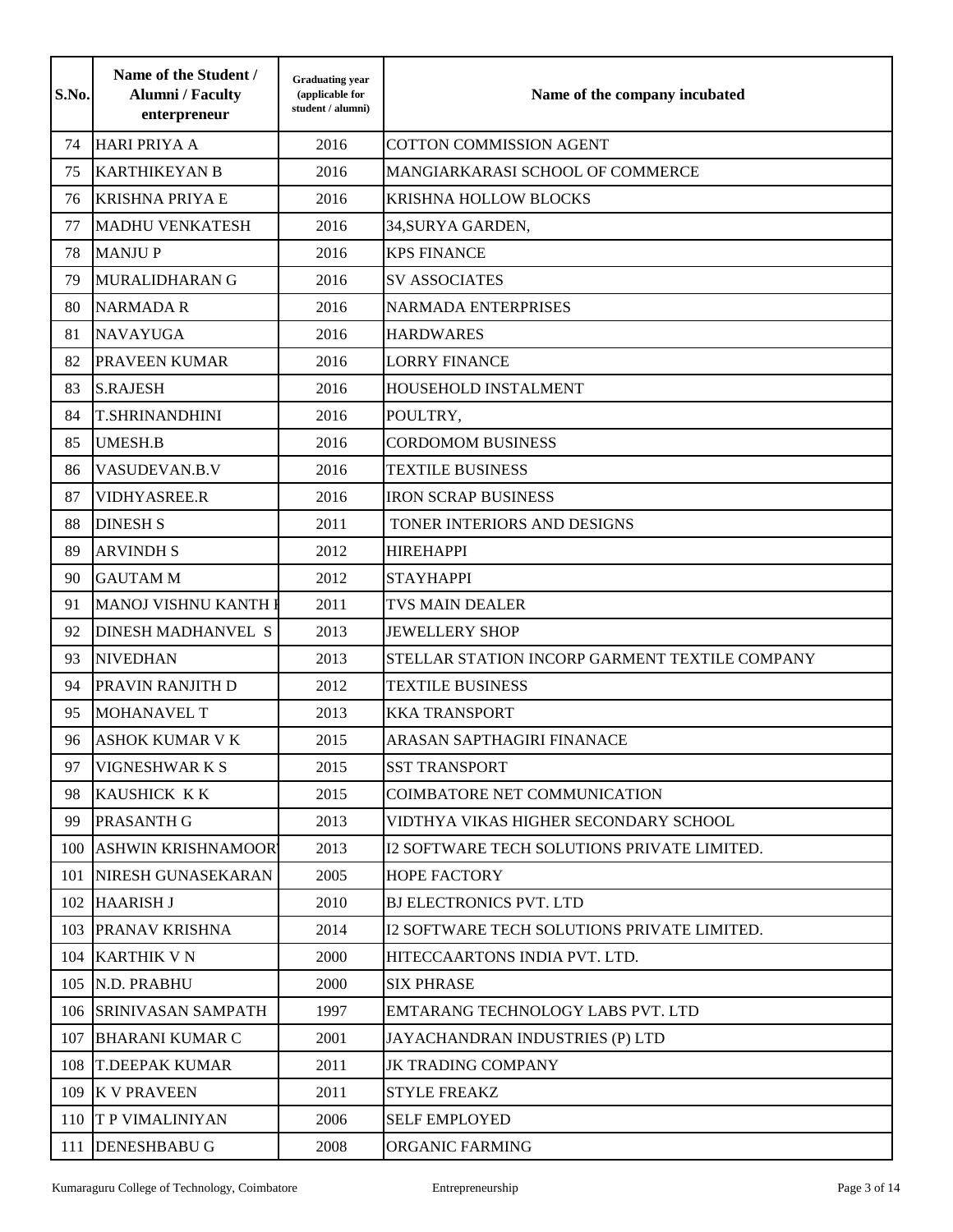| S.No. | Name of the Student /<br><b>Alumni</b> / Faculty<br>enterpreneur | <b>Graduating year</b><br>(applicable for<br>student / alumni) | Name of the company incubated          |
|-------|------------------------------------------------------------------|----------------------------------------------------------------|----------------------------------------|
| 112   | <b>VIJAY MOHANDAS</b>                                            | 1997                                                           | <b>SIVASAKTHI PAPERS</b>               |
| 113   | <b>ANAND KUMAR V</b>                                             | 1999                                                           | RENUKA MACHINE WORKS                   |
| 114   | <b>NITHYA</b>                                                    | 2000                                                           | MAK CONTROLS AND SYSTEMS               |
| 115   | <b>JAGADISHCHANDRABOS</b>                                        | 2000                                                           | YAGNAMAYAYA INSTITUTE                  |
| 116   | <b>K.JAISHANKAR</b>                                              | 1990                                                           | INDUS INSTUMENTS CHENNAI               |
| 117   | <b>RAJKUMAR</b>                                                  | 2012                                                           | <b>ASTRUM HOME TEXTILES</b>            |
| 118   | <b>ASHOKBABU</b>                                                 | 1990                                                           | <b>E-CON SYSTEMS INDIA PVT. LTD</b>    |
| 119   | <b>SHABEER RASHEED</b>                                           | 2001                                                           | HMICRO INDIA PVT LTD                   |
| 120   | <b>AASIM SHERIFF</b>                                             | 2016                                                           | <b>M.B.D. BUS SERVICES</b>             |
| 121   | <b>SUJITHA S</b>                                                 | 2015                                                           | <b>SEEGAR FURNITURES</b>               |
| 122   | <b>SHRUTHI B</b>                                                 | 2015                                                           | THE SURUKU PAI SHOP                    |
| 123   | <b>AASHISH S GUNDESHA</b>                                        | 2015                                                           | ROHINI TRADING COMPANY                 |
| 124   | <b>ANKUSH D JAIN</b>                                             | 2015                                                           | <b>ARIHANT PIPES AND FITTINGS</b>      |
| 125   | NAVANEETHAN N                                                    | 2013                                                           | <b>STAR AUTO FINANCE</b>               |
|       | 126 PHRAVEEN KS                                                  | 2013                                                           | <b>SREE DEEPAM FOOD PRODUCTS</b>       |
| 127   | SOWMITHRA V                                                      | 2013                                                           | SANGEETHA TEXTILES AND AARTHI GARMENTS |
| 128   | <b>SRIRAM M</b>                                                  | 2013                                                           | NATURALS BEAUTY SALON                  |
| 129   | <b>MUTHARASAN .P</b>                                             | 2013                                                           | <b>LAKSHMI JEWELLERS</b>               |
| 130   | <b>SELVAM K</b>                                                  | 2012                                                           | <b>FINANCE BUISINESS</b>               |
| 131   | <b>VIGNESH P</b>                                                 | 2012                                                           | <b>VS TRADERS</b>                      |
| 132   | YASAR R                                                          | 2012                                                           | YASAR TYRES                            |
| 133   | <b>DIWAKAR. K</b>                                                | 2012                                                           | SELF EMPLOYED, BUSINESS                |
| 134   | <b>GOWTHAM. K</b>                                                | 2012                                                           | <b>BOREWELL BUSINESS</b>               |
|       | 135 KARTHIC. B                                                   | 2012                                                           | SRI THANGAM JEWELLERY                  |
|       | 136 MUTHUVELAPPAN. P.V                                           | 2012                                                           | PARIYUR AMMAN SPINNING MILLS           |
|       | 137 SAM PAUL P                                                   | 2012                                                           | <b>SHUTTERBUG ENTERTAINERS</b>         |
|       | 138 NAVEENATHAKRISHNAN R                                         |                                                                | <b>SRI SASHTHA TOURS</b>               |
|       | 139 DR. K KAVITHA                                                |                                                                | <b>COIMBATORE PUMP PRODUCTS</b>        |
|       | 140 MADHU SUDHAN                                                 | 2004                                                           | <b>LOANZEN</b>                         |
| 141   | <b>SENTHIL NATARAJAN</b>                                         | 1993                                                           | <b>OPENTAP</b>                         |
|       | 142 BALAKRISHNAN CR                                              | 1990                                                           | TELESTRATUM NETWORKS                   |
|       | 143 SADASIVAM                                                    | 1996                                                           | SAKTHI CONSTRUCTIONS INDIA (P) LTD     |
|       | 144 G. SIVA BHANU VISAHAN                                        | 1997                                                           | RISE HR SOLUTIONS PVT LTD              |
|       | 145 R.S.SENTHILVEL                                               | 1988                                                           | <b>SHANSEN ENNTERPRISES</b>            |
|       | 146 FALGUN VORA                                                  | 1988                                                           | <b>FALGUN ENTERPRISE</b>               |
|       | 147 ANAND DHARMARAJ                                              | 1989                                                           | INDIMOTARD ADVENTURES                  |
|       | 148 CHANDRAN NATARAJAN                                           | 1989                                                           | SWASTHYA RETIREMENT HOMES (P) LTD      |
|       | 149 KINGSLEY DAVID                                               | 1990                                                           | TURNING POINT CAREER SOLUTIONS         |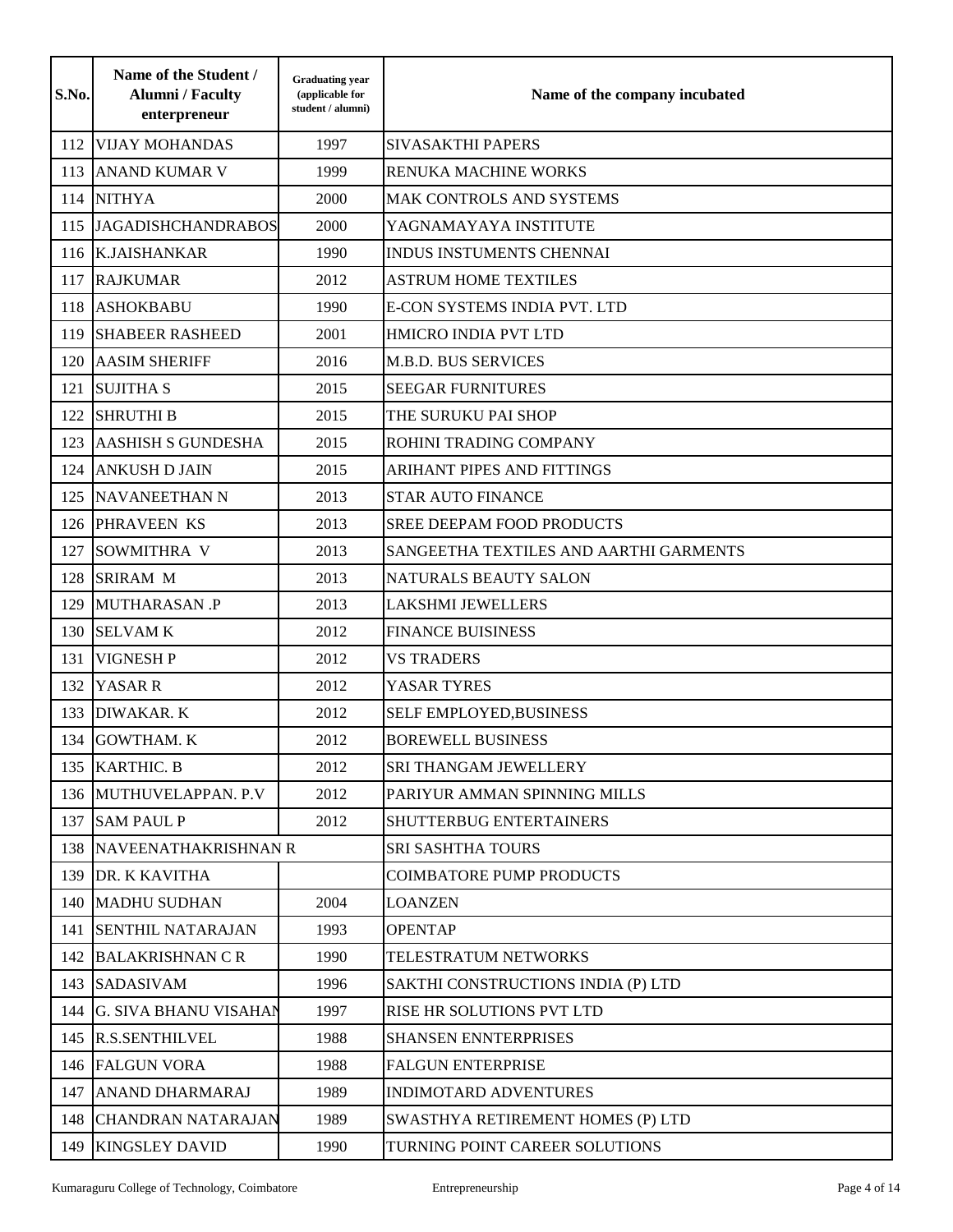| S.No. | Name of the Student /<br><b>Alumni</b> / Faculty<br>enterpreneur | <b>Graduating year</b><br>(applicable for<br>student / alumni) | Name of the company incubated           |
|-------|------------------------------------------------------------------|----------------------------------------------------------------|-----------------------------------------|
| 150   | UTHAYA KUMAR G.                                                  | 1990                                                           | PRECICRAFT VACCUM PUMPS                 |
| 151   | <b>CHINNUSAMY JAIKUMAI</b>                                       | 1991                                                           | MOTILALOSWAL SECURITIES LTD.            |
| 152   | <b>SUMESH CHANDRAN</b>                                           | 1994                                                           | <b>SHAANTHI SCHOOLS</b>                 |
| 153   | <b>M SATHISH KUMAR NAIF</b>                                      | 1995                                                           | <b>ESSEMM CORPORATION</b>               |
| 154   | <b>R.S.RAMKUMAR</b>                                              | 1996                                                           | RAJKUMAR & CO.,                         |
| 155   | KODEESWARAN.P.P                                                  | 1998                                                           | <b>DUMAX FOODS PVT LTD</b>              |
| 156   | RAJARAM.S.M                                                      | 1998                                                           | <b>SIRI KANISHKAM TRANSPORTS</b>        |
| 157   | <b>VANI LAKSHMI.S</b>                                            | 1998                                                           | PINNACLE PROPERTIES                     |
| 158   | <b>GANAPATHY SUBRAMAN</b>                                        | 2003                                                           | <b>BRIGITA SOLUTIONS</b>                |
| 159   | A.KRISHNAKUMAR                                                   | 2004                                                           | THIRUMALAYAN STORES                     |
| 160   | <b>J.SATHEESHKUMAR</b>                                           | 2004                                                           | VELMURUGAN BOREWELLS                    |
| 161   | <b>M.VIVEK</b>                                                   | 2004                                                           | <b>VSN ENTERPRISES</b>                  |
| 162   | <b>S. BALAMURALI</b>                                             | 2004                                                           | <b>KAMATCHI METALS</b>                  |
| 163   | AJITH M (ALUMINI)                                                | 2009                                                           | <b>SRI KUMARAN STEELS</b>               |
| 164   | JIJENTHIRAN DU (ALUM                                             | 2009                                                           | <b>VISHAKAVEL TEXTILES</b>              |
| 165   | <b>VIGNESH S (ALUMINI)</b>                                       | 2009                                                           | <b>JUNIOR KUPPANNA HOTEL</b>            |
| 166   | <b>RAMANIHM</b>                                                  | 2010                                                           | <b>GREEN TRADERS</b>                    |
| 167   | <b>GOWTHAM.R</b>                                                 | 2011                                                           | SEKAR ELECTRICALS & ENGINEERING SERVICE |
| 168   | <b>MANOJ KUMAR</b>                                               | 2012                                                           | SELVAM PLASTICS (P) LTD                 |
| 169   | <b>SIKENDAR BASHA</b>                                            | 2012                                                           | <b>AMEER TOOLS</b>                      |
| 170   | <b>KARTHIK.JK</b>                                                | 2013                                                           | <b>BYPRO TECH</b>                       |
| 171   | <b>PRAVEEN ARUMUGAM</b>                                          | 2014                                                           | STANMORE PUMPS AND STANMORE FOUNDRY     |
| 172   | <b>AKASH RAJ S</b>                                               | 2015                                                           | <b>SS GELATO</b>                        |
|       | 173 CHANDRU A                                                    | 2015                                                           | <b>BOREWELLS</b>                        |
|       | 174 KARTHIK KUMAR.M                                              | 2015                                                           | <b>BUSINESS</b>                         |
|       | 175 RATHINA SUTHIR B                                             | 2015                                                           | <b>RS AUTOMOTIVE</b>                    |
|       | 176 SURIYA PRAKASH S                                             | 2015                                                           | <b>AUTOMOBILE SERVICE UNIT</b>          |
| 177   | <b>OMSAKTHI THASAN</b>                                           | 2016                                                           | <b>SWATHI OIL MILLS</b>                 |
| 178   | <b>HARISH KUMAR CT</b>                                           | 2006                                                           | PIXEL GRAPHICS                          |
| 179   | <b>NANDHA KUMAR S</b>                                            | 2006                                                           | <b>IMAGE CREATIVE EDUCATION</b>         |
|       | 180 MITHUN.M                                                     | 2012                                                           | <b>DRISHYAM SET PRESS</b>               |
|       | 181 BALAJI.S                                                     | 2012                                                           | <b>SRIBALAJIOFF SET PRESS</b>           |
| 182   | <b>BALAJI VISWANATHAN</b>                                        | 2013                                                           | <b>SWAMI JEWELLERS</b>                  |
|       | 183 SIDDHARTH.S                                                  | 2013                                                           | YOLO RESTAURANT                         |
|       | 184 ADITYAN V.T                                                  | 2013                                                           | <b>COLLAR&amp; TIE STUDIOS</b>          |
|       | 185 VINOD CHAKARAVARTH                                           | 2013                                                           | <b>UNIQUEONES</b>                       |
|       | 186 RAGHAVENDRAN A.M                                             | 2014                                                           | RADHAKRISHNA & CO., POLLACHI            |
| 187   | <b>SUHASS BALAJI S</b>                                           | 2014                                                           | PIONEER BOARD PAPERMILL, METTUPALAYAM   |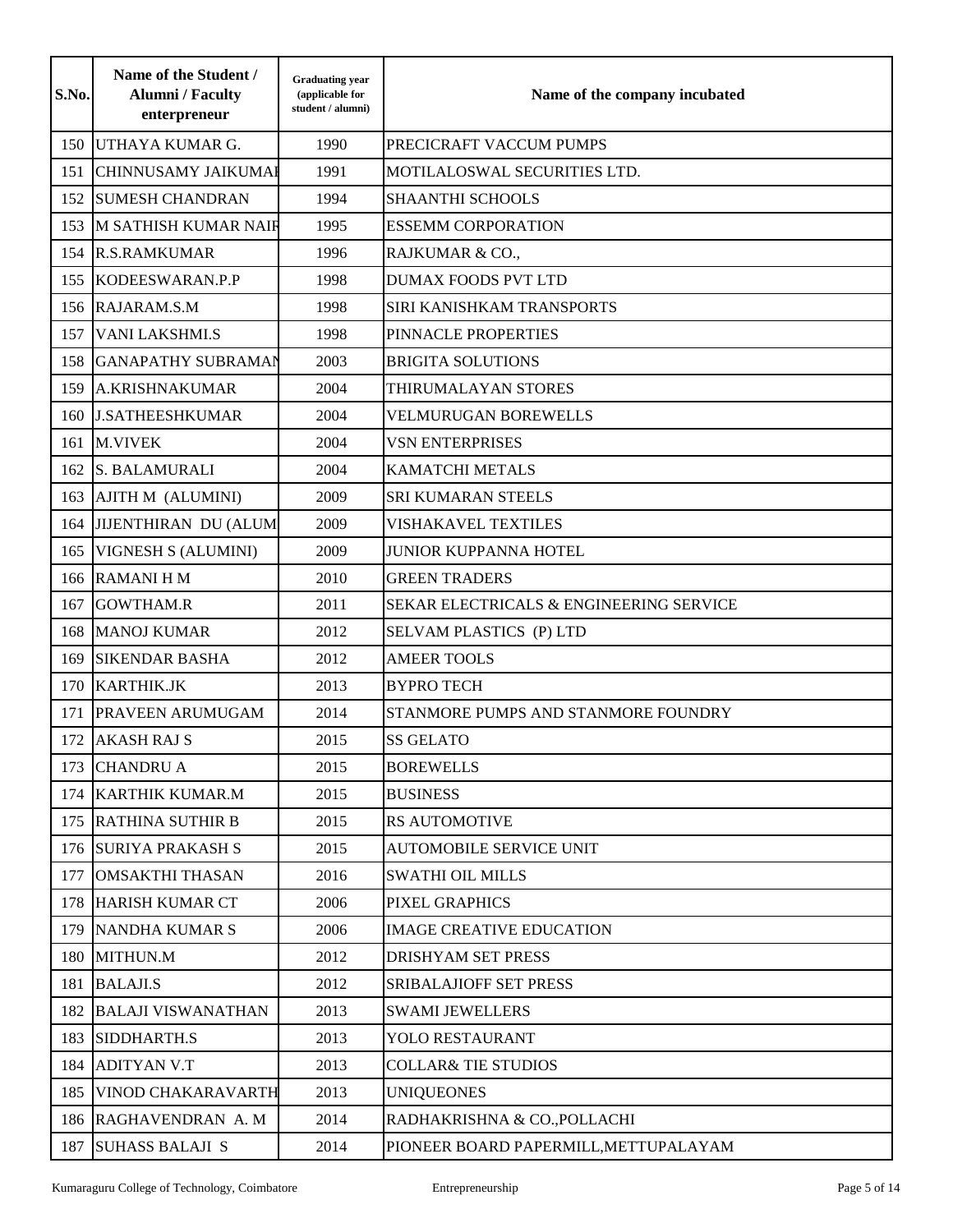| S.No. | Name of the Student /<br><b>Alumni</b> / Faculty<br>enterpreneur | <b>Graduating year</b><br>(applicable for<br>student / alumni) | Name of the company incubated                |
|-------|------------------------------------------------------------------|----------------------------------------------------------------|----------------------------------------------|
| 188   | <b>ARUN KUMAR D</b>                                              | 2014                                                           | ARUN FINANCE, COIMBATORE                     |
| 189   | <b>GOWTHAM S.M</b>                                               | 2014                                                           | GOWTHAM MEDICAL AGENCY, ERODE                |
| 190   | <b>PREETHIP</b>                                                  | 2014                                                           | KANNAN TEXTILES, ANDIPPATTI                  |
| 191   | <b>ARULMANI K.P</b>                                              | 2014                                                           | KALAIMAGAL MATRICULATION SCHOOL              |
| 192   | <b>KARTHIKEYAN S</b>                                             | 2015                                                           | <b>KS ONLINE</b>                             |
| 193   | <b>ASWINI. R</b>                                                 | 2015                                                           | RAMAKALAS COLLECTION                         |
| 194   | <b>M.S.KARTHIKEYAN</b>                                           | 2006                                                           | <b>MSK GARMENTS</b>                          |
| 195   | <b>CHITHRANJAN.C</b>                                             | 2007                                                           | CS POLY INDUSTRIES                           |
| 196   | <b>KALYANA SUNDARAM P</b>                                        | 2007                                                           | SREE MAASANI AGENCIES                        |
| 197   | <b>SOHIT R GOHIL</b>                                             | 2010                                                           | KRISHNA TRADING CORPORATION                  |
| 198   | <b>VIKRAM M SHAH</b>                                             | 2010                                                           | SI SHAH JAMNADAS MADHAVAJI                   |
| 199   | <b>SHYAMA KELATH</b>                                             | 2010                                                           | SHIVAANI TAILORING                           |
| 200   | <b>RUDHRA</b>                                                    | 2011                                                           | <b>MALIBOO BOUTIQUE</b>                      |
| 201   | <b>RAVI SHANKAR</b>                                              | 2013                                                           | <b>GOKILAA GARMENTS</b>                      |
| 202   | <b>SHALINI</b>                                                   | 2013                                                           | <b>FIT N FLARE</b>                           |
| 203   | <b>SHANMUGA SUNDARAM</b>                                         | 2013                                                           | <b>DHARSENI'S FASHIONS</b>                   |
| 204   | <b>MANIKANDAN P</b>                                              | 2013                                                           | <b>DHARSENIS FASHION</b>                     |
| 205   | NITHIYANANTHAN A T                                               | 2014                                                           | <b>STALLION GARMENTS</b>                     |
| 206   | HARSHA. S                                                        | 2012                                                           | HARRSHA INFRA CONSTRUCTIONS PVT LTD (HICONS) |
| 207   | <b>SINDHIYA</b>                                                  | 2008                                                           | <b>B PROFESSIONAL WORK WEAR STUDIO AVD</b>   |
| 208   | <b>TULSI</b>                                                     | 2007                                                           | <b>PAPER TONE</b>                            |
| 209   | AISWARYA. M. G                                                   | 2011                                                           | TASHVI WINKEL BOUTIQUE                       |
| 210   | <b>GURUCHARAN</b>                                                | 2007                                                           | <b>ANBU TEXTILES</b>                         |
|       | 211 BHUVANEDRAN                                                  | 2010                                                           | <b>GEMINI OFFSET PRINTERS</b>                |
|       | 212 GANESH KUMAR                                                 | 2007                                                           | SELVAVINAYAGAR FABRIC                        |
|       | 213 ABISHEK. R                                                   | 2011                                                           | N. N. GANESH ENTERPRISE                      |
|       | 214 KARTHIKEYAN. M. B.                                           | 2006                                                           | M. B. INCORPORATED                           |
| 215   | <b>AMARNATH</b>                                                  | 2016                                                           | <b>RAVI TRADERS</b>                          |
|       | 216 AMRIT V                                                      | 2016                                                           | FAITHFUL FURNISHING FABRICS                  |
| 217   | <b>ANU K</b>                                                     | 2016                                                           | <b>KM TEXTILES</b>                           |
|       | 218 ASWINI U                                                     | 2016                                                           | SANKAR CAFÉ                                  |
| 219   | <b>JANANIT</b>                                                   | 2016                                                           | <b>ANNAI MILLS</b>                           |
| 220   | <b>KANIMOZHI</b>                                                 | 2016                                                           | <b>LOTUS MILLS</b>                           |
| 221   | <b>KANMANI</b>                                                   | 2016                                                           | <b>GONDHI MARKET</b>                         |
| 222   | <b>KEERTHANA M</b>                                               | 2016                                                           | NISHANT CHEMICALS                            |
| 223   | <b>MEENASRI</b>                                                  | 2016                                                           | <b>SKV TEX POWER LOOMS</b>                   |
| 224   | <b>NANDHINIP</b>                                                 | 2016                                                           | <b>UDAYAM GARMENTS</b>                       |
|       | 225 NANDHINI RM                                                  | 2016                                                           | SR M ASSOCIATES                              |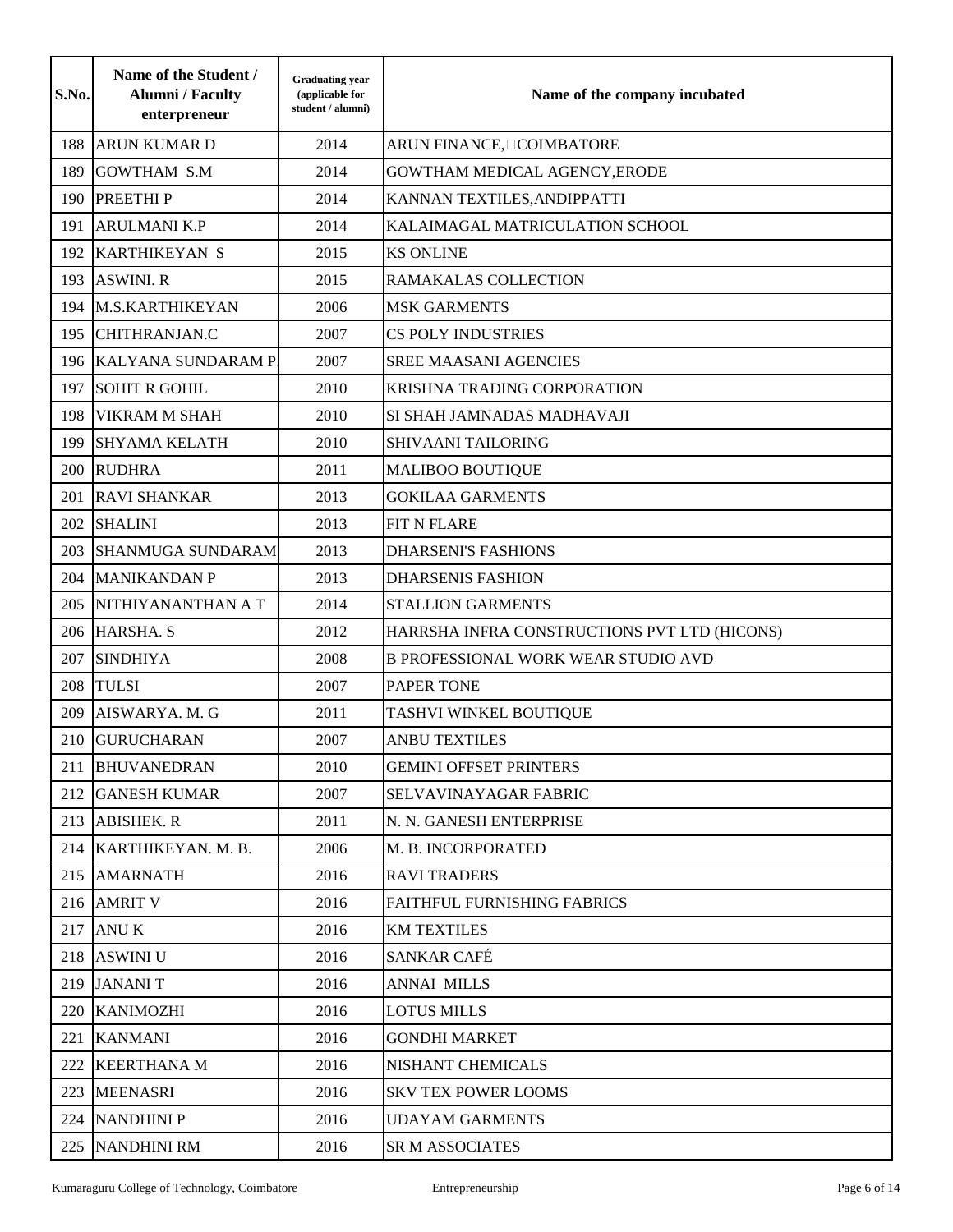| S.No. | Name of the Student /<br><b>Alumni</b> / Faculty<br>enterpreneur | <b>Graduating year</b><br>(applicable for<br>student / alumni) | Name of the company incubated                    |
|-------|------------------------------------------------------------------|----------------------------------------------------------------|--------------------------------------------------|
|       | 226 PAVITHRA B                                                   | 2016                                                           | S. BOOPATHI BRIQUETTE                            |
| 227   | <b>PAVITHRA R</b>                                                | 2016                                                           | <b>R RAJA HOTELS</b>                             |
| 228   | <b>PRIYALAA</b>                                                  | 2016                                                           | DEALERS OF PETROLIUM PRODUCTS                    |
| 229   | <b>SRILAKSHMI R</b>                                              | 2016                                                           | THULSI PHARMACIES INDIA PLTD                     |
| 230   | <b>SUGIRTHA B</b>                                                | 2016                                                           | <b>BALASUBRAMANIAM PACKAGING</b>                 |
| 231   | <b>UZMAKHANAM</b>                                                | 2016                                                           | SADAKATHULLA EVENT MANAGERS                      |
| 232   | VISHNUPRIYA                                                      | 2016                                                           | MURUGANANDHAM FINANCIERS                         |
| 233   | <b>UMASHRI</b>                                                   | 2016                                                           | HOTEL RADHAKRISHNAN, SS                          |
| 234   | <b>SHYAMPRASAD V</b>                                             | 2007                                                           | <b>BLICK360 DATATECH</b>                         |
| 235   | <b>MITANSHU. S</b>                                               | 2009                                                           | GIRNAR FOOD & BEVERAGES PVT LIMITED, TEA EXPORTE |
|       | 236 PRADHEEP K A                                                 | 2009                                                           | STANMORE ENGINEERING COMPANY,                    |
| 237   | <b>UTTAMK</b>                                                    | 2009                                                           | <b>ANRAJ CO</b>                                  |
| 238   | <b>ROYAL P</b>                                                   | 2009                                                           | ROYAL TRAVELS, TRAVEL AGENCY                     |
| 239   | <b>SENTHIL KUMAR P</b>                                           | 2009                                                           | <b>BKN INDUSTRIES</b>                            |
| 240   | <b>SENTHIL PRABHU B</b>                                          | 2009                                                           | <b>NKR ENTERPRISE</b>                            |
| 241   | <b>BALAJIT</b>                                                   | 2009                                                           | <b>VVS EDIBLES</b>                               |
| 242   | <b>ANAND K</b>                                                   | 2010                                                           | THE BATTERY STORE                                |
| 243   | <b>RAGHAVENDRA P</b>                                             | 2012                                                           | <b>RSV GROUPS</b>                                |
| 244   | <b>RAJEEV S</b>                                                  | 2012                                                           | <b>BROOKS ENGG</b>                               |
| 245   | SIDDHAARTHAN N                                                   | 2012                                                           | PROXIMOVE TECHNOLOGIES                           |
| 246   | <b>SRI THANU PRIYADHARS</b>                                      | 2012                                                           | <b>GROCERY WHOLESALE</b>                         |
| 247   | <b>SYED IBRAHIM</b>                                              | 2012                                                           | <b>FUELS &amp; LUBES</b>                         |
| 248   | <b>RANJITH K</b>                                                 | 2012                                                           | JUPITER AUTOMATION COMPANY                       |
|       | 249 ASHWANTH S                                                   | 2013                                                           | <b>SAWYER STUDIOS</b>                            |
|       | 250 KARTHI V                                                     | 2013                                                           | DATA PATTERNS INDIA (P) LTD                      |
|       | 251 ARVIND S                                                     | 2013                                                           | PRABHU INDUSTRIES                                |
|       | 252 PREMKUMAR E                                                  | 2013                                                           | <b>INDO MALAYSIAN CASTINGS</b>                   |
|       | 253 SHANKAR A                                                    | 2013                                                           | <b>SHANKAR ENGINEERING</b>                       |
|       | 254 VENKATESH KUMAR N                                            | 2013                                                           | <b>STAR AUTO FINANCE</b>                         |
|       | 255 VIGNESHVER S                                                 | 2013                                                           | VIGNESHVER REAL ESTATE                           |
|       | 256 VIVEK K                                                      | 2013                                                           | <b>ART KG</b>                                    |
|       | 257 AJAY V                                                       | 2013                                                           | <b>AJAY GROUP OF COMPANIES</b>                   |
|       | 258 BALA VIGNESH                                                 | 2013                                                           | <b>SRI RAMA JEWELLERY</b>                        |
|       | 259 VANCHINATHAN J                                               | 2013                                                           | FARM EQUIPMENT MANUFACTURER                      |
|       | 260 DINESH E                                                     | 2013                                                           | PODHIGAI EARTHMOVERS                             |
|       | 261 RANJITH T                                                    | 2013                                                           | <b>RAJA TRANSPORT</b>                            |
|       | 262 GOPINATH A                                                   | 2013                                                           | LG APPARELS,                                     |
|       | 263 NISHANTH S                                                   | 2013                                                           | <b>WRIGHT KNITS</b>                              |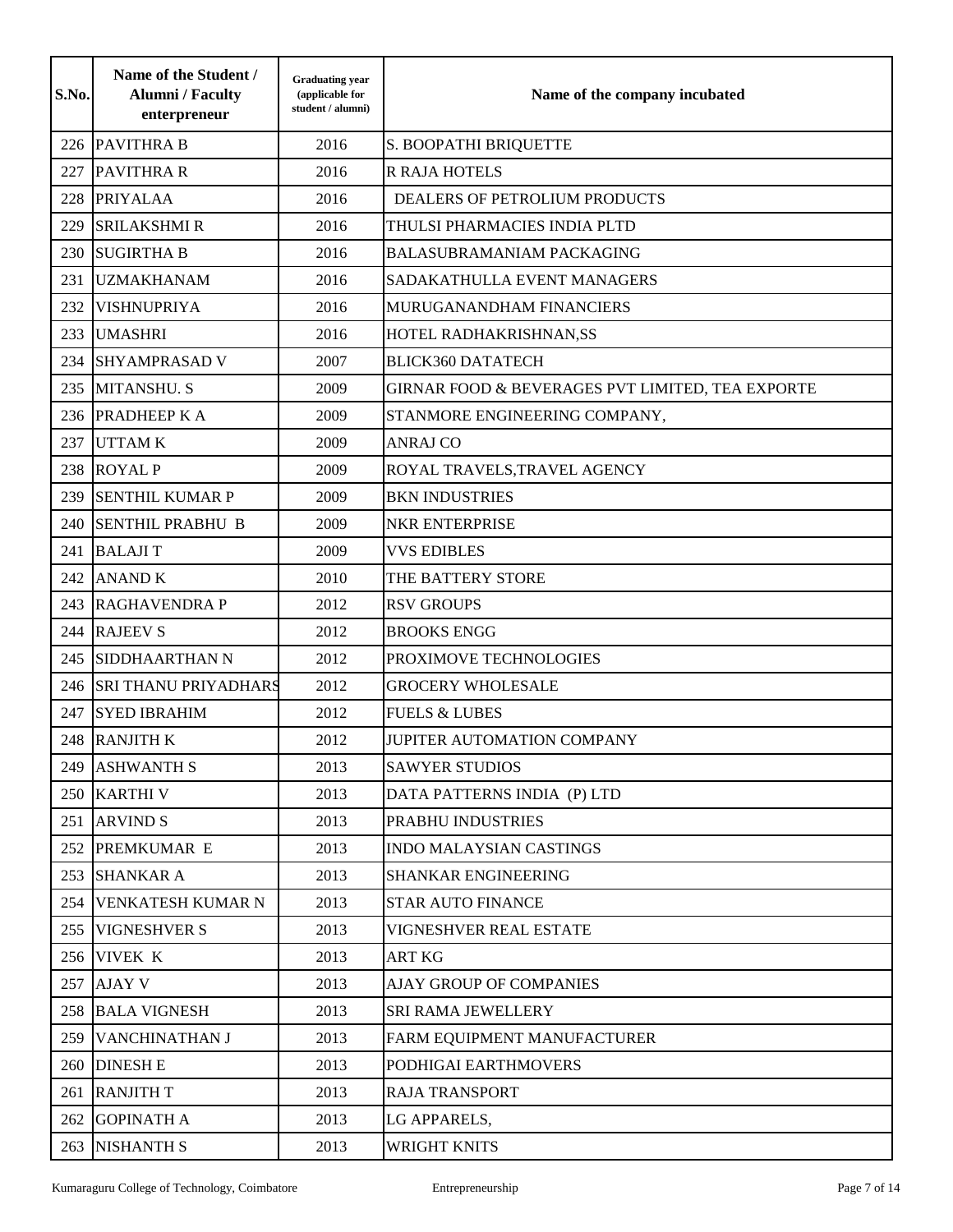| S.No. | Name of the Student /<br><b>Alumni</b> / Faculty<br>enterpreneur | <b>Graduating year</b><br>(applicable for<br>student / alumni) | Name of the company incubated                       |
|-------|------------------------------------------------------------------|----------------------------------------------------------------|-----------------------------------------------------|
| 264   | <b>SIDDHARTH G</b>                                               | 2014                                                           | <b>ALLIED DISTRIBUTORS</b>                          |
| 265   | <b>SANTHANA KRISHNAN</b>                                         | 2015                                                           | ATHAMMAL SPINNERS,                                  |
| 266   | <b>ADITHYA MAHENDRAN</b>                                         | 2015                                                           | ADITHYA STEEL ROLL MILL                             |
| 267   | NANTHA KUMAR M                                                   | 2015                                                           | SRI THIRUMURUGAN AUTO CONSULTING                    |
| 268   | <b>ASHIQ S</b>                                                   | 2016                                                           | UDHAYAM ENTERPRISES,                                |
| 269   | <b>PRANESH A</b>                                                 | 2016                                                           | SPIDER KNITTING COMPANY                             |
| 270   | PRITHVEERAJ J                                                    | 2016                                                           | CHINNA MORDEN RICEMILL                              |
| 271   | KARTHICK. C                                                      | 2005                                                           | <b>S R K MOTORS</b>                                 |
| 272   | <b>DEEPAK RAJU</b>                                               | 2005                                                           | SAMRAJ & CO, CIVIL ENGINEERS & BUILDERS             |
| 273   | <b>KALAIVANAN</b>                                                | 2005                                                           | ZERO DOT BUILDING SOLUTIONS                         |
| 274   | <b>GANESH PERUMAL G</b>                                          | 2005                                                           | <b>JAMNAGAR BRASS COMPONENTS</b>                    |
| 275   | <b>SENTHIL KUMAR P</b>                                           | 2009                                                           | <b>BKN INDUSTRIES</b>                               |
| 276   | <b>VENKATESH KUMAR.N</b>                                         | 2013                                                           | <b>VENKATESH AUTO FINANCE</b>                       |
| 277   | M. BALAMURUGAN                                                   | 2013                                                           | SRI BALAJI PLASTICS CENTRE                          |
| 278   | <b>VIJAI VENKATESH</b>                                           | 2009                                                           | <b>HARI INDUSTRIES</b>                              |
| 279   | <b>KATHIRAVAN</b>                                                | 2013                                                           | <b>MEGALAI STEELS</b>                               |
| 280   | <b>RAJEEV SUNDAR RAJ</b>                                         | 2012                                                           | <b>BROOKS ENGINEERING INDUSTRIES,</b>               |
| 281   | <b>PRADEEP KUMAR</b>                                             | 2009                                                           | <b>STANMORE PUMPS</b>                               |
| 282   | <b>SATHISH KUMAR R.</b>                                          | 2007                                                           | HASUMATHI ALLOYS                                    |
| 283   | <b>MOHANRAJ R.</b>                                               | 2007                                                           | NAVITAS ENTERPRISES PVT LTD                         |
| 284   | <b>HARSSHAVARDEN R</b>                                           | 2010                                                           | SEKAR AUTO AND ENGINEERING COMPONENTS INDIA PVT LTD |
| 285   | <b>SANGEETHA</b>                                                 | 2009                                                           | SANGEETHA TEXTILE                                   |
| 286   | <b>KUMAR</b>                                                     | 2012                                                           | <b>INDRAS POLYMERS</b>                              |
|       | 287 SIVARAMAN P S                                                | 2012                                                           | MEGA CRANES INDIA PVT LTD                           |
|       | 288 VIGNESH                                                      | 2010                                                           | <b>SUTHAM NYLOCOTS</b>                              |
| 289   | <b>PRABHU</b>                                                    | 2011                                                           | EPSILON ULTRA AUTOMATION PRIVATE LIMITED            |
| 290   | ARUN.T                                                           | 2006                                                           | SRI JATA MACHINE TECH,                              |
| 291   | <b>ARUNKUMAR G</b>                                               | 2006                                                           | MSR BUS SERVICE AND TRAVELS                         |
| 292   | <b>PON RAGUPATY</b>                                              | 2008                                                           | <b>RAMDEVS MOTORS</b>                               |
| 293   | <b>KARTHIC N</b>                                                 | 2008                                                           | <b>RAMDEVS MOTORS</b>                               |
| 294   | <b>BHARATHRAM P.N</b>                                            | 2009                                                           | LOGTICS VRL TECHNOLOGICS LOGTICS VRL TECHNOLOGICS   |
| 295   | <b>AADHITYA YASHWANTH</b>                                        | 2009                                                           | AGASTHIAA GRANWARE, ROCK STONE ICE CREAM FACTORY    |
| 296   | RANJITHKUMAR B.                                                  | 2009                                                           | MANAGING DIRECTOR AT TONI&GUY BANGALORE             |
| 297   | <b>EGAMBARAM</b>                                                 | 2009                                                           | MANAGING DIRECTOR AT TONI&GUY BANGALORE             |
| 298   | <b>AADHITYA YASHWANTH</b>                                        | 2009                                                           | AGASTHIAA GRANWARE, ROCK STONE ICE CREAM FACTORY    |
| 299   | <b>G.MOHAN</b>                                                   | 2009                                                           | <b>3D MAKO PVT LTD</b>                              |
| 300   | <b>MOHAN KUMAR</b>                                               | 2010                                                           | PARK LAYERS                                         |
| 301   | <b>NELSON TONY.S</b>                                             | 2011                                                           | TONY & TONY ASSOCIATES                              |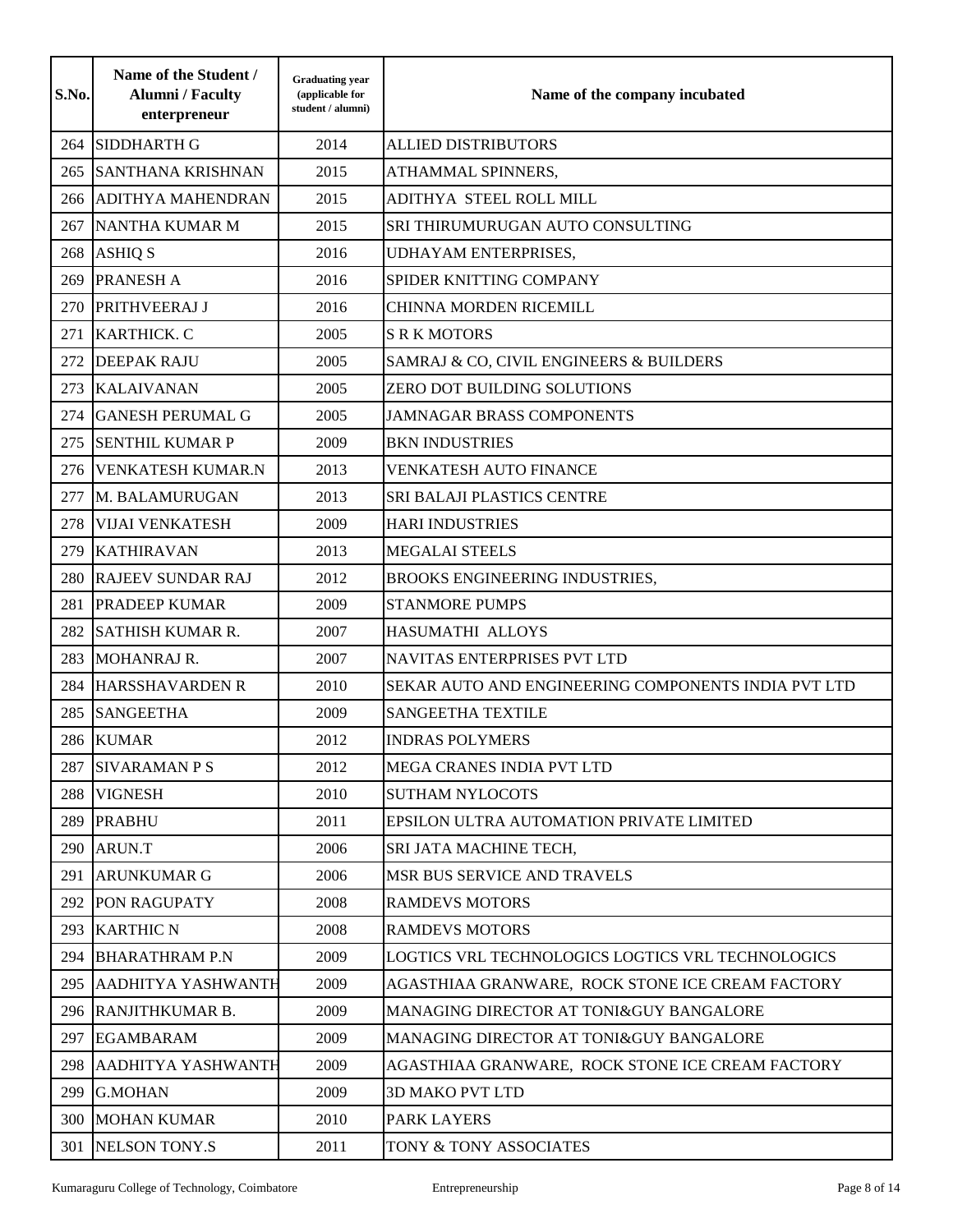| S.No. | Name of the Student /<br><b>Alumni</b> / Faculty<br>enterpreneur | <b>Graduating year</b><br>(applicable for<br>student / alumni) | Name of the company incubated                                               |
|-------|------------------------------------------------------------------|----------------------------------------------------------------|-----------------------------------------------------------------------------|
| 302   | <b>KESEVAN</b>                                                   | 2011                                                           | AMIRTHAA TABLE TOP WET GRINDER                                              |
| 303   | <b>SANTHOSH.S</b>                                                | 2011                                                           | SANTHOSH PAZHAMUDIR NILAYAM                                                 |
| 304   | JAYAGANTHAN.K.C                                                  | 2011                                                           | PERSONAL TRAINER AT FIT-PRO GYM COIMBATORE                                  |
| 305   | <b>ASHWANTH RAGHAVAN</b>                                         | 2011                                                           | TRADER - GRAINS & OIL SEEDS AT AGROCORP INTERNATIONAL PTE<br>LTD, SINGAPORE |
|       | 306 GOKUL VIGNESH                                                | 2011                                                           | MANAGING DIRECTOR AT SGS INTERKNITS, TIRUPUR                                |
| 307   | <b>ABHAY</b>                                                     | 2012                                                           | <b>POWER TECHS</b>                                                          |
| 308   | <b>GOWTHAM .D</b>                                                | 2012                                                           | <b>GOKUL ENGINEERING INDUSTRIES</b>                                         |
| 309   | <b>SURENDRAN.P</b>                                               | 2013                                                           | MATRIX INTERNET & COMMINICATION & KOVAI CALL TAXI                           |
|       | 310 KARTHIKEYAN M                                                | 2014                                                           | <b>K PENCIL PORTRAITS</b>                                                   |
| 311   | <b>DEIKSHIDPRABHU .M</b>                                         | 2014                                                           | <b>MANAGING DIRECTOR</b>                                                    |
| 312   | <b>JAYANTHI S</b>                                                | 2014                                                           | JAYANTHI INDDUSTRIES, COIMBATORE                                            |
| 313   | KAVINKUMAAR S.P.                                                 | 2014                                                           | VEE J PEE ALUMINIUM FOUNDRY                                                 |
| 314   | MOHAMMEDTHOUFIQ S                                                | 2014                                                           | <b>ASIK STORES</b>                                                          |
| 315   | YAASHVANTH V.S.                                                  | 2014                                                           | <b>ECOSARMS PROPORITIES DEVELOPER</b>                                       |
|       | 316 SIVA KUMAR R                                                 | 2015                                                           | <b>KS STORES</b>                                                            |
| 317   | <b>GOKUL VIGNESH A M</b>                                         | 2015                                                           | <b>SGS INTERKNITS, TIRUPUR</b>                                              |
| 318   | <b>DHARSHINI V</b>                                               | 2016                                                           | <b>SUBARSAN INDUSTIRES</b>                                                  |
| 319   | <b>GOKUL K</b>                                                   | 2011                                                           | <b>TEXTILE BUSINESS</b>                                                     |
|       | 320   MADHESHWARN                                                | 2012                                                           | NEELKAMAL PRODUCTS DEALERS                                                  |
| 321   | DIVYA.R                                                          | 2013                                                           | <b>BAKKERY</b>                                                              |
| 322   | <b>VANNAKUMAR</b>                                                | 2013                                                           | VANGI AMMAN POWERLOOM SPARE PARTS                                           |
| 323   | <b>SHANNARAM</b>                                                 | 2016                                                           | <b>BUVA HOTEL</b>                                                           |
|       | 324 DIVAKAR                                                      | 2016                                                           | DEPARTMENTAL STORE                                                          |
|       | 325 PREMNATH                                                     | 2007                                                           | NEW JERSIE FOUNDATION, COIMBATORE                                           |
|       | 326 P.TAMILARASU ARUL PR                                         | 2010                                                           | ARASHU CLOTHING CO.,                                                        |
| 327   | <b>PRADEEP SUNDAR VELU</b>                                       | 2010                                                           | VPS TEXTILES (INDIA) PVT LTD                                                |
|       | 328 T.PRATHIP                                                    | 2010                                                           | <b>KT SPINTEX</b>                                                           |
|       | 329 M.SIVASAKTHI PRAVEEN                                         | 2010                                                           | <b>MANI PUBLIC ACADEMY</b>                                                  |
|       | 330 V.MUGUNTHARAJ                                                | 2010                                                           | <b>SURVAILANCE AND TECHNOLOGIES</b>                                         |
| 331   | <b>JAGAN RAJENDRAN</b>                                           | 2010                                                           | <b>JJ EXPORTS</b>                                                           |
|       | 332 KATHIRVEL DHANARAJ                                           | 2010                                                           | <b>DHANARAJ EXPORTS</b>                                                     |
| 333   | <b>ARUN PRAGASH.M</b>                                            | 2010                                                           | <b>ABINA EXPORT</b>                                                         |
|       | 334 SRINIVASAN                                                   | 2010                                                           | SRINIVASA TEXSPARES                                                         |
|       | 335 M.N.R.RAMASANGU                                              | 2010                                                           | SRI RAMANI SPINNERS (P) LTD                                                 |
|       | 336 K.S.VENKATESH                                                | 2010                                                           | <b>MAHESHKUMAR TEXTILES</b>                                                 |
| 337   | <b>V.PRADEEP SUNDAR</b>                                          | 2010                                                           | SHRI VASANTHRAJ TEXTILE P. LTD                                              |
|       | 338 ANGURAJ S                                                    | 2010                                                           | <b>SREE KUTTI MILLS, ERODE</b>                                              |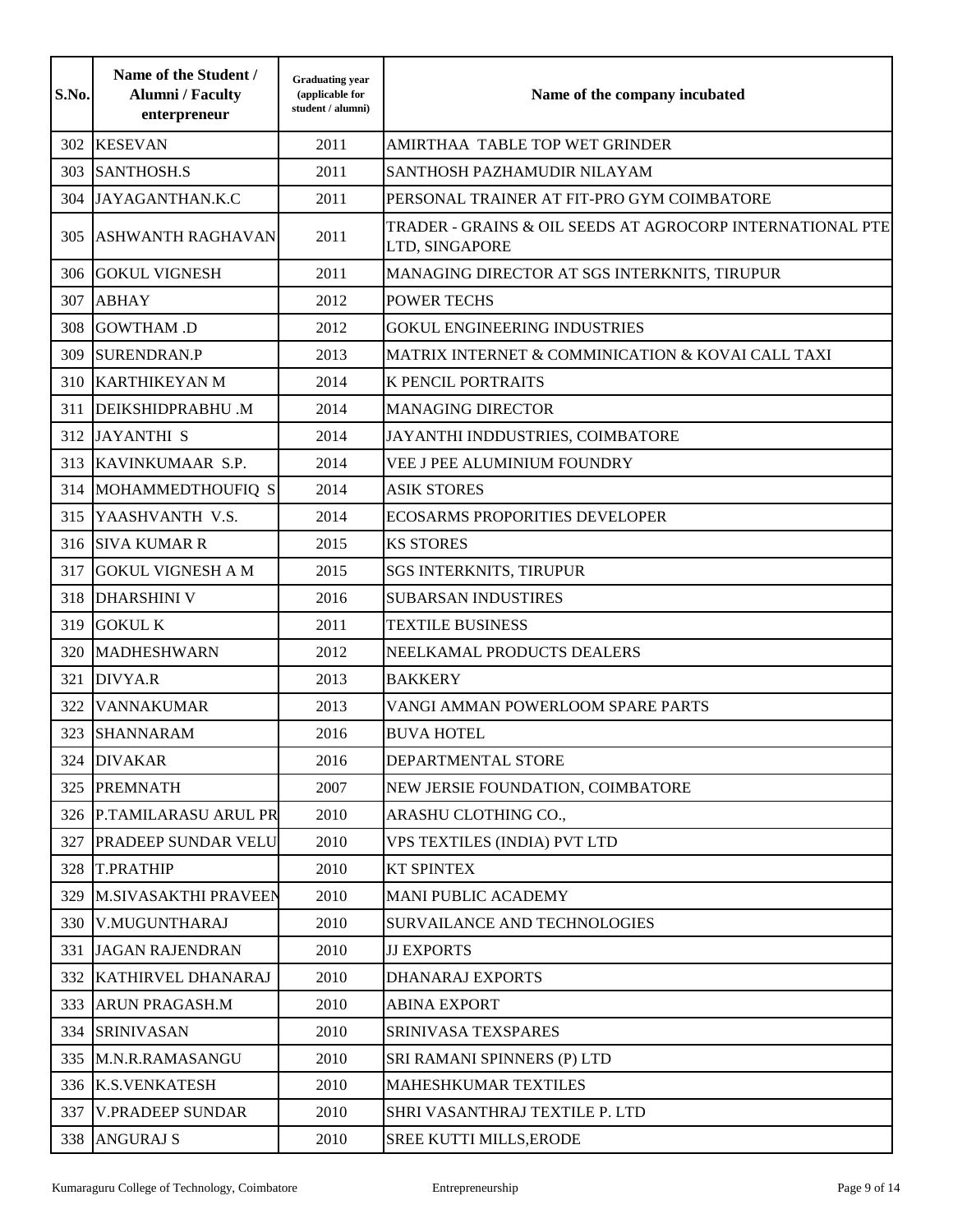| S.No. | Name of the Student /<br><b>Alumni</b> / Faculty<br>enterpreneur | <b>Graduating year</b><br>(applicable for<br>student / alumni) | Name of the company incubated                      |
|-------|------------------------------------------------------------------|----------------------------------------------------------------|----------------------------------------------------|
| 339   | DHARANIDHARAN.V                                                  | 2010                                                           | VENKATA CHALAM TEXTILE, SALEM                      |
| 340   | <b>JAWAHARRANJITH M</b>                                          | 2010                                                           | JP COLOURS, TIRUPUR                                |
| 341   | <b>MANOJKUMAR S</b>                                              | 2010                                                           | V.P.TEX PRIVATE LTD MOTHI SPINNERS LIMITED         |
| 342   | <b>PRABHUKP</b>                                                  | 2010                                                           | SSM SPINNING MILL, CIOMBATORE                      |
| 343   | <b>ROHIT M</b>                                                   | 2010                                                           | <b>CADDO-ROHIT EXPORT</b>                          |
| 344   | PREMKUMAR.R                                                      | 2010                                                           | <b>AMITO FABRICS, KARUR</b>                        |
| 345   | <b>SARAN RAJ.N</b>                                               | 2010                                                           | BHAGAVATHI SPINNERS, KARUMANTHAPATI(P.O)COIMBATORE |
| 346   | <b>DINESH BABU.P</b>                                             | 2010                                                           | ESWARI TEXTILE, COIMBATORE                         |
| 347   | ANANDAKUMAR.D                                                    | 2010                                                           | SIVASAKTHI TEXTILE, KARUR                          |
| 348   | <b>SRIVISHNU .R</b>                                              | 2010                                                           | SRIVISHNU TEXTILES, COIMBATORE                     |
| 349   | <b>SARAVANAN I.R</b>                                             | 2010                                                           | RAJA RANI EXPORTS, ERODE                           |
| 350   | VIJAYAKUMAR.M                                                    | 2010                                                           | <b>SLIVER TEX ENGINEERS PRIVATE LIMITED</b>        |
| 351   | KARTHIKAYAN.M                                                    | 2010                                                           | SRI KARTHIK SWADESH STORES, CLOTH MERCHANTS, ERODE |
| 352   | <b>T.JEEVA</b>                                                   | 2010                                                           | IN TIME PROCESSING, BAVANI, ERODE                  |
| 353   | <b>SARUN P CHANDRAN</b>                                          | 2010                                                           | SHWETHA GARMENTS, COIMBATORE                       |
| 354   | <b>SATHISH KUMAR.M</b>                                           | 2010                                                           | SATHISH WEAING INDESTRY, ERODE.                    |
| 355   | <b>KRISHNA KUMAR.P</b>                                           | 2011                                                           | <b>SREE GANGA MILLS P.LTD</b>                      |
| 356   | <b>S.VEERABAGU</b>                                               | 2011                                                           | SRI PARVATHIANGALAMMAN MILL PVT.LTD                |
| 357   | NANDHINI.M                                                       | 2011                                                           | <b>VISHAL TEX</b>                                  |
| 358   | <b>LALITH VIGNESH.B</b>                                          | 2011                                                           | <b>BS TEX</b>                                      |
| 359   | <b>BHARANEDHARAN SS</b>                                          | 2011                                                           | <b>BARANI SILKS, ERODE</b>                         |
| 360   | <b>DHAMODHARAN G</b>                                             | 2011                                                           | DHAMU TEXTILES, PALLADAM                           |
| 361   | <b>DINESH KUMAR M</b>                                            | 2011                                                           | SAKTHIDARAN SPINTEX, TIRUCHENGODE                  |
|       | 362 HARI KRISHNAN M                                              | 2011                                                           | <b>SHRI CHAKRA EXPORTS</b>                         |
| 363   | <b>RAJ GOWTHAM E B</b>                                           | 2011                                                           | TRIUMPH REALTORS INDIA PVT LTD                     |
| 364   | <b>RAMKUMAR GB</b>                                               | 2011                                                           | PARTNER AT MERI EXPORTS                            |
|       | <b>365 RANJITH KUMAR V</b>                                       | 2011                                                           | PARTNER AT MANJU EXPORTS                           |
|       | 366 SATHISH S.P                                                  | 2011                                                           | EXECUTIVE DIRECTOR AT SHRI RAVI TEXTILES           |
| 367   | <b>SENTHIL GANESH E</b>                                          | 2011                                                           | MANAGING PARTNER AT LAXMI MILLS, SOMANUR           |
| 368   | <b>VEERASENAN K.N</b>                                            | 2011                                                           | MD AT VIJAY SEMATI SILKS, SALEM                    |
| 369   | <b>VIGNESH B</b>                                                 | 2011                                                           | <b>SKS TEXTILES</b>                                |
| 370   | <b>VIJAYASHERMAR</b>                                             | 2011                                                           | SARASWATHI CLOTH STORES, THIRUCHENGODE             |
| 371   | <b>SATHEESH T V</b>                                              | 2011                                                           | POWERLOOM AT THIRUCHENGODE                         |
| 372   | <b>KESAVAN</b>                                                   | 2011                                                           | <b>ANJU FABRICS</b>                                |
| 373   | <b>RAMKUMAR BALASUND.</b>                                        | 2011                                                           | <b>SRI SETHURAM FABRICS</b>                        |
| 374   | <b>RANJITH KUMAR</b>                                             | 2011                                                           | <b>MANJU EXPORTS</b>                               |
| 375   | <b>KARTHIK PRABHU</b>                                            | 2011                                                           | <b>AAKASH TEXTILES</b>                             |
|       | 376 RAAJAVIGNESH.R                                               | 2011                                                           | <b>BAGAVATHI EXPORTS</b>                           |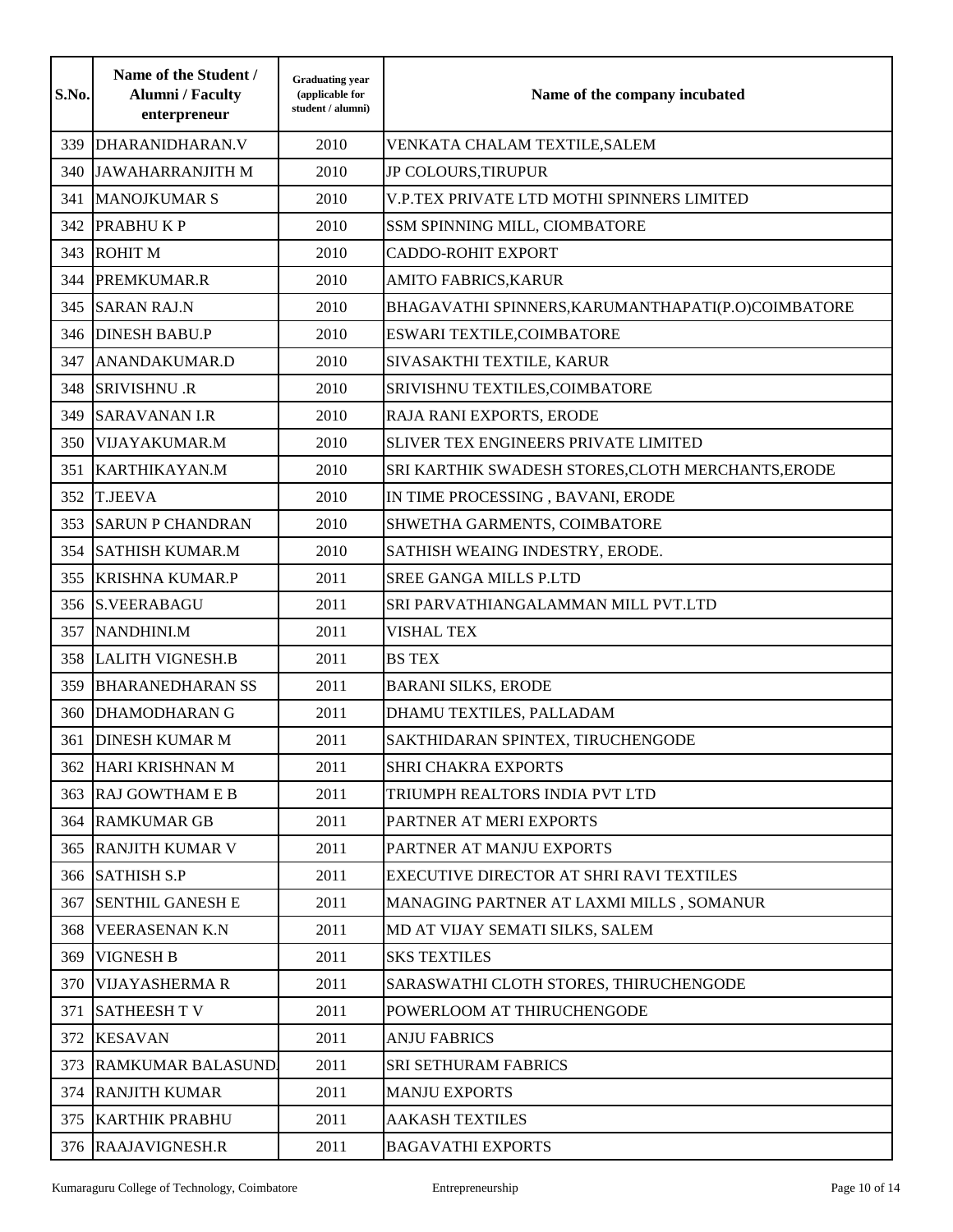| S.No. | Name of the Student /<br><b>Alumni</b> / Faculty<br>enterpreneur | <b>Graduating year</b><br>(applicable for<br>student / alumni) | Name of the company incubated               |
|-------|------------------------------------------------------------------|----------------------------------------------------------------|---------------------------------------------|
| 377   | VINODHA.M                                                        | 2011                                                           | <b>BHUVANAM GARMENTS</b>                    |
| 378   | <b>SENTHIL GANESH.E</b>                                          | 2011                                                           | <b>JAYA SHANMUGA TEXTILES</b>               |
| 379   | <b>ADITYA SINGHANIA</b>                                          | 2012                                                           | NILACHAL SPINNING MILLS (P) LTD, KUNNATHUR, |
| 380   | <b>ARUN R</b>                                                    | 2012                                                           | SRI GANGAA PARAMESWARI SPINNERS PVT LTD,    |
| 381   | <b>JEEVABAARATHI SM</b>                                          | 2012                                                           | AMMAN SPINNING MILLSSULTHANPET,             |
| 382   | <b>KARTHIK V</b>                                                 | 2012                                                           | SRI SIVAJOTHI SPINNING MILLS (P) LTD,       |
| 383   | NITHYA PRIYA A                                                   | 2012                                                           | ANNUR ANNAMALAYAR SPINNING MILLS,           |
| 384   | <b>SHIVASHANKAR G</b>                                            | 2012                                                           | <b>GUBERRA INDUSTRIES,</b>                  |
| 385   | <b>SIVARAJ D</b>                                                 | 2012                                                           | FAMOUS KNITS,                               |
| 386   | <b>SWATHIL</b>                                                   | 2012                                                           | AMMAN SPINNING MILLSSULTHANPET,             |
| 387   | <b>VINUDHARSAN N K</b>                                           | 2012                                                           | <b>VINU FABRICS,</b>                        |
| 388   | <b>ARUNKUMAR K</b>                                               | 2012                                                           | KARTHIK SPINNERS,                           |
| 389   | <b>KARTHICK RM</b>                                               | 2012                                                           | KARTHIK PROCESSORS,                         |
| 390   | <b>NAVEENRAJ R</b>                                               | 2012                                                           | RAMLAXMAN MILLS,                            |
| 391   | <b>SATHISHKUMAR J</b>                                            | 2012                                                           | ARUNACHALA SPINNERS,                        |
| 392   | <b>SURESH KUMAR C</b>                                            | 2012                                                           | PVT SPINNERS,                               |
| 393   | <b>VIGNESH R</b>                                                 | 2012                                                           | SENGUNTHAR SPINNING MILLS (P) LTD,          |
| 394   | YOGESH M.M                                                       | 2013                                                           | EM EM LOGISTICS AND MM GROUPS               |
| 395   | <b>SHATISH KUMAR.S.K</b>                                         | 2013                                                           | <b>C S EXPORT</b>                           |
| 396   | <b>RAGHURAM.R</b>                                                | 2013                                                           | RAGHURAM TRADING COMPANY                    |
| 397   | <b>GOWTHAM</b>                                                   | 2013                                                           | <b>RUDHRA TRADERS</b>                       |
| 398   | R.B.ABIRAMA KRISHNAN                                             | 2013                                                           | <b>SIVAM TRADERS</b>                        |
| 399   | <b>D.ARUN</b>                                                    | 2013                                                           | SRI MAHADEVI TEXTILES                       |
|       | 400 SHIVAPRAGASH KAMAR                                           | 2013                                                           | <b>KWALITEE FABS</b>                        |
| 401   | <b>KATHIRVEL.P</b>                                               | 2013                                                           | SRI VENKATESWARA RAPIERS                    |
| 402   | <b>D.THARUN</b>                                                  | 2014                                                           | RAJTHARUN TEXTILE INDIA (P) LTD             |
|       | 403 V.BARATH                                                     | 2014                                                           | <b>RP GARMENTS</b>                          |
| 404   | MOHANRAJ.P                                                       | 2014                                                           | PGS SPINNING MILLS                          |
| 405   | <b>G.SANGEETH</b>                                                | 2014                                                           | <b>AATHIVELAN MILLS</b>                     |
|       | 406 N.SELVAKUMAR                                                 | 2014                                                           | SREE SELVANAYAKI TEXTILE MILL               |
| 407   | <b>S.YUVARAJ</b>                                                 | 2014                                                           | <b>KALAIMAGAL TEX</b>                       |
|       | 408 GOWTHAM RAJU                                                 | 2014                                                           | <b>KRISHNA TEXTILES</b>                     |
| 409   | JANARTHANAN.K.P                                                  | 2014                                                           | <b>TRANSPORT SERVICE</b>                    |
| 410   | NAVANEETH.A.D                                                    | 2014                                                           | PREMIER ROTARY SCREEN PRINTING              |
| 411   | <b>SANJEEV RAJ</b>                                               | 2015                                                           | <b>SHANMUGAM COTTON FABRICS</b>             |
| 412   | <b>J.NAVEEN</b>                                                  | 2015                                                           | <b>TEXCITY APPARELS</b>                     |
| 413   | <b>D.GOKUL RAJA</b>                                              | 2015                                                           | RP TEX AND AUTOLOOMS                        |
| 414   | <b>P.KANNAN</b>                                                  | 2015                                                           | <b>KNR OIL MILLS</b>                        |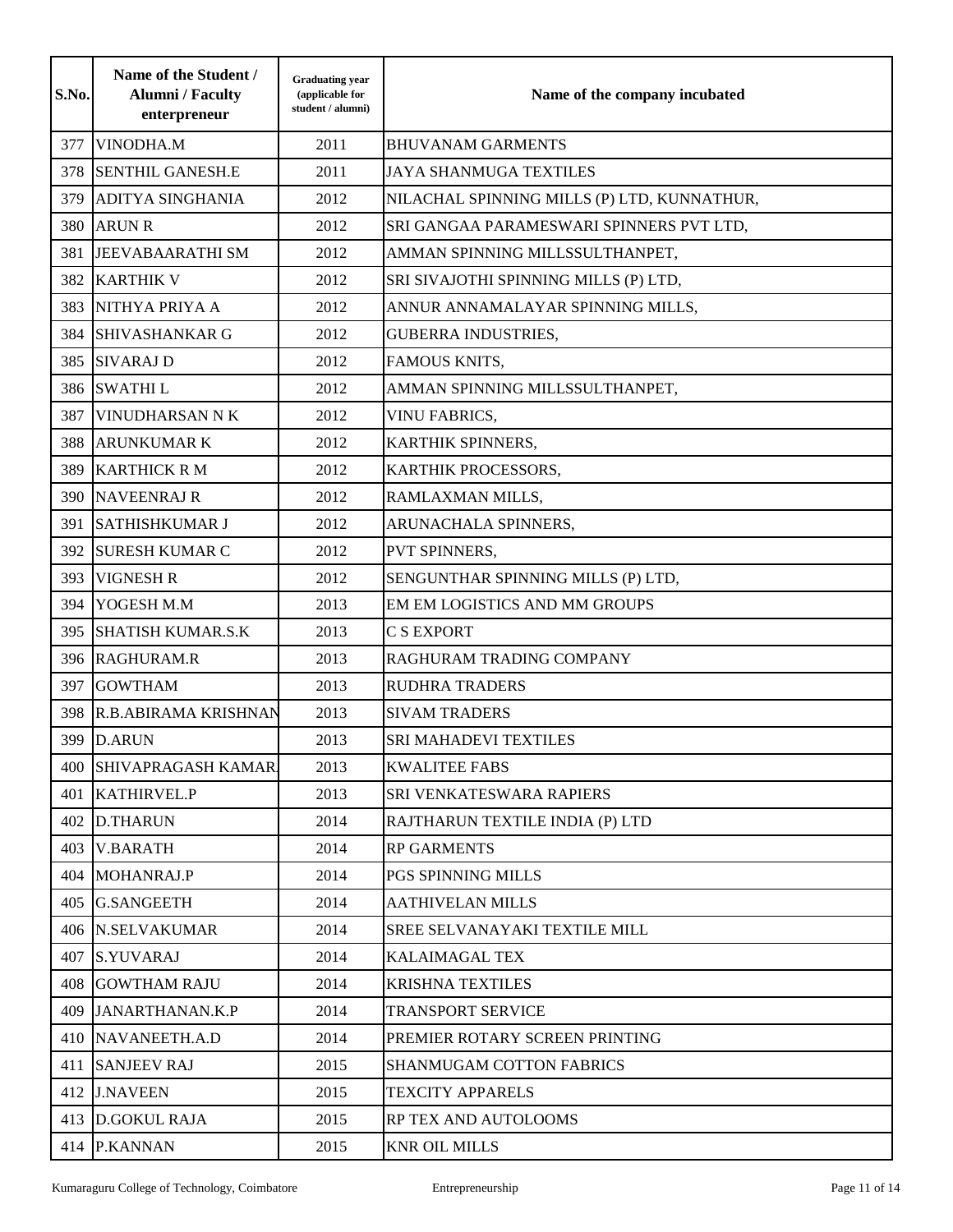| S.No. | Name of the Student /<br><b>Alumni</b> / Faculty<br>enterpreneur | <b>Graduating year</b><br>(applicable for<br>student / alumni) | Name of the company incubated                |
|-------|------------------------------------------------------------------|----------------------------------------------------------------|----------------------------------------------|
| 415   | P.MYILRAJ                                                        | 2015                                                           | <b>PVM GARMENTS</b>                          |
| 416   | PREETI.B                                                         | 2015                                                           | <b>VISHAL TEX</b>                            |
| 417   | RAJKUMAR.T                                                       | 2015                                                           | <b>COCONUT FARM</b>                          |
| 418   | PRAVINKUMAR.S                                                    | 2015                                                           | <b>KARPAGAM TEX</b>                          |
| 419   | <b>SUBHASHINI.R</b>                                              | 2015                                                           | <b>KVR GARMENTS</b>                          |
| 420   | <b>GOKULPRASANTH R</b>                                           | 2016                                                           | <b>GOKUL FINANCE</b>                         |
| 421   | <b>KARTHIK M</b>                                                 | 2016                                                           | SRI MAHALAKSHMI TEXTILES                     |
| 422   | <b>KARTHIKEEYAN S</b>                                            | 2016                                                           | <b>MANISH CREATION</b>                       |
| 423   | <b>MOHANA PRIYA C</b>                                            | 2016                                                           | AK APPARELS.TIRUPUR                          |
| 424   | MOHANARAJAN KU                                                   | 2016                                                           | <b>KUMAR TEXTILES</b>                        |
| 425   | <b>NANDA KUMAR K</b>                                             | 2016                                                           | SRI BALAJI MURUGAN TEXTILES                  |
| 426   | PINGALAN K                                                       | 2016                                                           | <b>KALINAM ENTERPRISES</b>                   |
| 427   | <b>PRADEEP KUMAR V</b>                                           | 2016                                                           | <b>KAICO IMPEX</b>                           |
| 428   | <b>RAJKUMAR S</b>                                                | 2016                                                           | <b>GEMINI TEXTILE</b>                        |
| 429   | <b>SOWNDARK</b>                                                  | 2016                                                           | <b>SRI VIKNESH TEX</b>                       |
| 430   | <b>SRIHARIKRISHANA K</b>                                         | 2016                                                           | <b>CHENNAI FABS</b>                          |
| 431   | <b>SUBHA AARTHI V</b>                                            | 2016                                                           | <b>MANI'S TEX</b>                            |
| 432   | <b>SURESH P</b>                                                  | 2016                                                           | <b>WINS INTERNATIONAL</b>                    |
| 433   | <b>MALAIYAPPASAMY S</b>                                          | 2016                                                           | <b>DHANAM FINANCE</b>                        |
| 434   | MANOJ PRABAKARAN V                                               | 2016                                                           | <b>AMMAN FINANCE</b>                         |
| 435   | HARIPRAKASH V                                                    | 2016                                                           | VENKATAPATHI GINNERS                         |
| 436   | <b>MOHANRAJ R</b>                                                | 2016                                                           | <b>GETIN MENS GARMENTS</b>                   |
| 437   | RAMAKRISHNA PRASAD.                                              | 2007                                                           | <b>SREE SARASWATHY TEXTILES</b>              |
|       | 438 MADHU SUDHAN M                                               | 2008                                                           | <b>RICHMOND EXPORTS</b>                      |
|       | 439 KARTHIK KUMAR SUNDA                                          | 2006                                                           | SIVSHREE MEDITTEX (INDIA) PVT LTD            |
|       | 440 D.VINODKUMAR                                                 | 2006                                                           | K.T .SPINNING MILL                           |
| 441   | N.KRISHNA KUMAR                                                  | 2013                                                           | <b>HINDUSTAN TEXTILES</b>                    |
| 442   | <b>V.SOUNDAR</b>                                                 | 2008                                                           | <b>BHARANI COTTON MILLS</b>                  |
| 443   | <b>DINESH KUMAR.M</b>                                            | 2007                                                           | SAKTHIDARAN SPINTEX MILLS PVT.LTD.           |
| 444   | BALASUBRAMANIAM.T                                                | 2007                                                           | <b>SREE RAJASEKAR SPINNING MILLS PVT LTD</b> |
|       | 445 K.P.ARUNKUMAR                                                | 2008                                                           | <b>ESSPEE KUMARAN TEXTILES</b>               |
|       | 446 R.DURAIARUN                                                  | 2008                                                           | POOMEX CLOTHING COMPANY                      |
|       | 447 M.KARTHICK                                                   | 2008                                                           | <b>RICHMOND EXPORTS</b>                      |
|       | 448 MANIKANDAN.C                                                 | 2008                                                           | PPK TEX                                      |
| 449   | <b>SANGEETH</b>                                                  | 2008                                                           | YELLOW BEE APPARELS                          |
|       | 450 SANTHOSH.M                                                   | 2008                                                           | HARIKRISHNA SPINNING MILLS (P) LTD           |
| 451   | <b>SATHYA PRAKASH BALA</b>                                       | 2008                                                           | SRI RAMAVILAS MILLS, ARUPUKOTAI              |
| 452   | VIGNESH DHAYANIDHY                                               | 2008                                                           | <b>SPECTRUM DYEING</b>                       |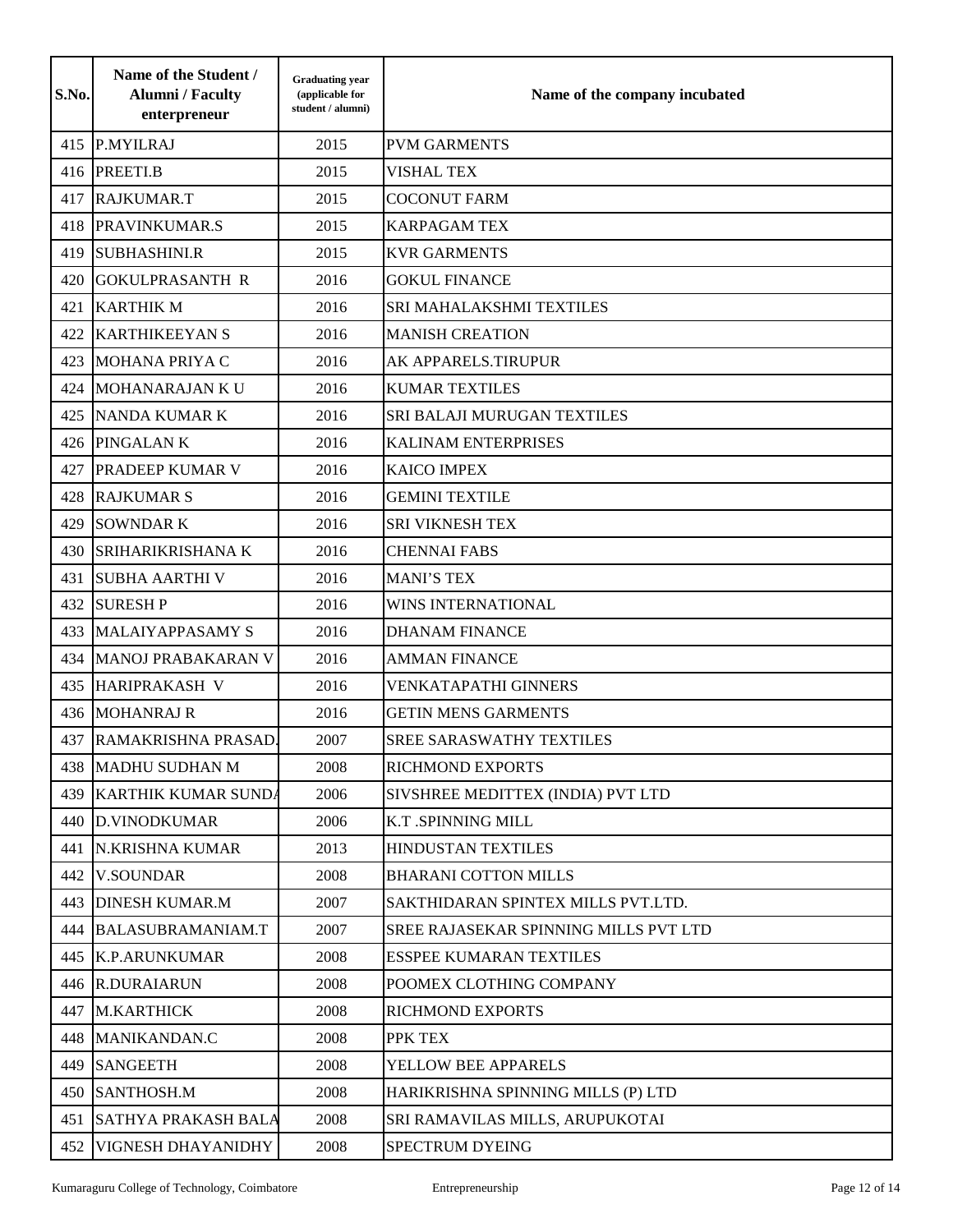| S.No. | Name of the Student /<br><b>Alumni</b> / Faculty<br>enterpreneur | <b>Graduating year</b><br>(applicable for<br>student / alumni) | Name of the company incubated                     |
|-------|------------------------------------------------------------------|----------------------------------------------------------------|---------------------------------------------------|
| 453   | <b>VIJAYAKUMAR.S</b>                                             | 2012                                                           | PRAKASH COTEX INDIA LTD                           |
| 454   | <b>S.VENKATESH</b>                                               | 2015                                                           | <b>SUNLAND AUTO (P) LTD</b>                       |
| 455   | <b>G.KATHICK</b>                                                 | 2015                                                           | SRI RANGA VILAS DEPARTMENTAL STORE                |
| 456   | <b>MAKINENI PREM CHAND</b>                                       | 2015                                                           | <b>KAMAPALLI GRANITES</b>                         |
| 457   | R. KOUSIK                                                        | 2009                                                           | <b>HEALTHO5 SOLUTIONS</b>                         |
| 458   | R. KOUSIK                                                        | 2009                                                           | SPHATA SYSTEMS                                    |
| 459   | L.BOOPATHY                                                       | 2009                                                           | <b>KOVAI LITHO PRESS</b>                          |
| 460   | P.A. ARUL KUMAR                                                  | 2008                                                           | PRO YUGA TECHNOLOGIES PRIVATE LIMITED             |
| 461   | <b>S.PALANISAMY</b>                                              | 2015                                                           | <b>DBX INFO SERVICES</b>                          |
| 462   | <b>K.RAGUVARAN</b>                                               | 2015                                                           | <b>DBX INFO SERVICES</b>                          |
| 463   | <b>S.RAM KUMAR</b>                                               | 2015                                                           | SRI SELVANAYAGI AMMAN TYRES                       |
| 464   | R. NEELAKANDAN                                                   | 2016                                                           | <b>ESOFTCUBES TECHNOLOGIES</b>                    |
| 465   | P. MOHANPRABU                                                    | 2016                                                           | <b>KINGS PRINTERS</b>                             |
| 466   | K. RAJESHKUMAR                                                   | 2016                                                           | SRI SENTHUR AGENCY                                |
| 467   | <b>B. PRABAHARAN</b>                                             | 2016                                                           | SELVA MARUTHI AGENCIES                            |
| 468   | <b>S. NAVEEN PRASANTH</b>                                        | 2004                                                           | SANTHILAG TECHNOSOFT                              |
| 469   | <b>RAJESH KUMAR</b>                                              | 2004                                                           | <b>SRI SAI AGENCIES</b>                           |
| 470   | <b>V. DINESH PRASAD</b>                                          | 2004                                                           | HOTEL ROYAL CASTLE INN                            |
| 471   | C. JITHENDRAN NAGA RI                                            | 2004                                                           | NAG PROJECTS PRIVATE LIMITED                      |
| 472   | A. BALAJI                                                        | 2004                                                           | SHAMLA TECH SOLUTIONS PRIVATE LIMITED             |
| 473   | <b>JAGADEESHKUMAR P</b>                                          | 2007                                                           | JNM INNOVATIVE SOLUTIONS                          |
| 474   | <b>ARUN BHARATH .S AND</b>                                       | 2007                                                           | <b>TOURISIM</b>                                   |
| 475   | <b>ABISHEK PAUL JACKSON</b>                                      | 2010                                                           | <b>BENGLEN PUBLIC SCHOOL</b><br><b>COIMBATORE</b> |
|       | 476 PRAHADEESH B                                                 | 2010                                                           | <b>S.L.ENGINEERING WORKS</b>                      |
| 477   | <b>GANESH KARTHICK M</b>                                         | 2011                                                           | MEIPORUL TRUST                                    |
| 478   | <b>GOWTHAM RAJ</b>                                               | 2012                                                           | <b>GOWTHAM POULTRY FARMS</b>                      |
| 479   | <b>AAKASH</b>                                                    | 2013                                                           | APPHUB TECHNOLOGIES LLP                           |
| 480   | <b>DEEPAK</b>                                                    | 2013                                                           | <b>SVR TRADERS</b>                                |
| 481   | <b>RAMKUMAR</b>                                                  | 2013                                                           | <b>GETEX</b>                                      |
| 482   | <b>SURIYA KANTH</b>                                              | 2013                                                           | <b>ABITO APPARELS</b>                             |
| 483   | <b>SANJANA</b>                                                   | 2015                                                           | VIVEKAM SENIOR SECONDARY SCHOOL                   |
| 484   | JAGADISHKUMAR B                                                  | 2016                                                           | SRI SELVALAKSHMI BAKERY                           |
| 485   | <b>KUMARAVEL S</b>                                               | 2016                                                           | SHRI KANIMAR TRANSPORT                            |
|       | <b>486 MANOJ KUMAR K</b>                                         | 2016                                                           | <b>SRI SUDHAKAR TRADERS</b>                       |
| 487   | <b>JAIHIND J</b>                                                 | 2016                                                           | <b>LOTUS AGENCIES</b>                             |
| 488   | <b>SIVA E</b>                                                    | 2016                                                           | <b>MAN KNITS</b>                                  |
| 489   | <b>ABDUL SIDDIK.J</b>                                            | 2012                                                           | <b>ANSAAR SHED'S &amp; DECORS</b>                 |
| 490   | KALPANA.S.K                                                      | 2012                                                           | <b>SAMSUNG MOBILE SHOP</b>                        |